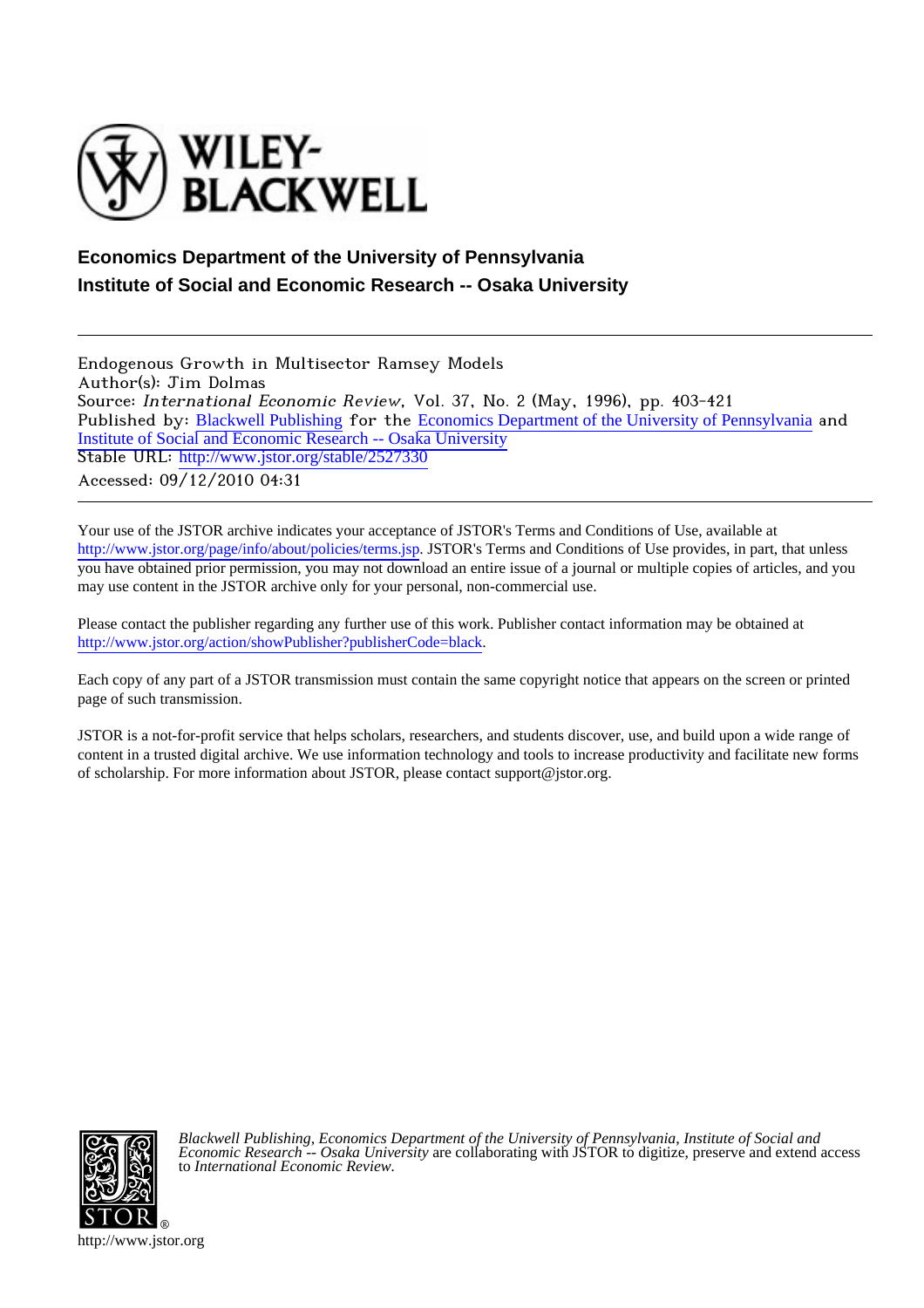# **ENDOGENOUS GROWTH IN MULTISECTOR RAMSEY MODELS\***

# **BY JIM DOLMAS1**

**In this paper, I give sufficient conditions for the existence of endogenously growing optimal paths in a general multisector Ramsey model of optimal capital accumulation. The key assumption involves the existence of a positive vector of capital stocks which admits strictly positive consumption and expansibility in inverse proportion to the utility discount factor. If the technology set contains the ray through such a point, in addition to standard convexity and interiority assumptions, then optimal paths grow without bound from any strictly positive initial stocks. The result unifies a number of existing models in the growth theory literature.** 

## **1. INTRODUCTION**

**Within both capital theory and macroeconomics there has been a resurgence of interest in models of capital accumulation which display endogenous growth-models without time-dependent technologies which nonetheless have the property that the optimal or equilibrium paths of capital and consumption which they generate grow without bound. It is thus surprising that little work has been done in establishing conditions which guarantee this property. A recent exception is Jones and Manuelli (1990), working in a variant of the standard one-sector Ramsey model of optimal growth. Earlier, Gale and Sutherland (1968) also proved a growth result for an undiscounted one-sector Ramsey model. By and large, though, this research program has been carried out in a series of particular examples with little suggestion of a general framework for achieving endogenous growth. This essay attempts to fill that gap, at least for models which may be cast in the convex Ramsey optimal growth framework.2 The results below provide sufficient conditions for the existence of endogenously growing optimal paths in a convex multisector Ramsey model of optimal capital accumulation, thus unifying a number of particular examples in the growth literature, as well as providing simple conditions for guaranteeing growth in more complex models.** 

**By way of motivation, consider the simplest of all endogenous growth models, the one-sector linear model, or A-k model, used by Rebelo (1991). There is a single, all-purpose consumption-investment good. An infinitely-lived representative con-** 

**<sup>2</sup>See, for example, Barro and Sala-i-Martin (1992), Bond, Wang and Yip (1993), King and Rebelo (1991) for models of this sort.** 

**<sup>\*</sup> Manuscript received December 1993.** 

**l This paper is based on the second chapter of my Ph.D. thesis at the University of Rochester. The comments of John H. Boyd III, Lionel McKenzie, audiences at Rochester, Toronto and the 1991 Midwest Mathematical Economics meetings, and anonymous referees are gratefully acknowledged. Any remaining errors are my own.**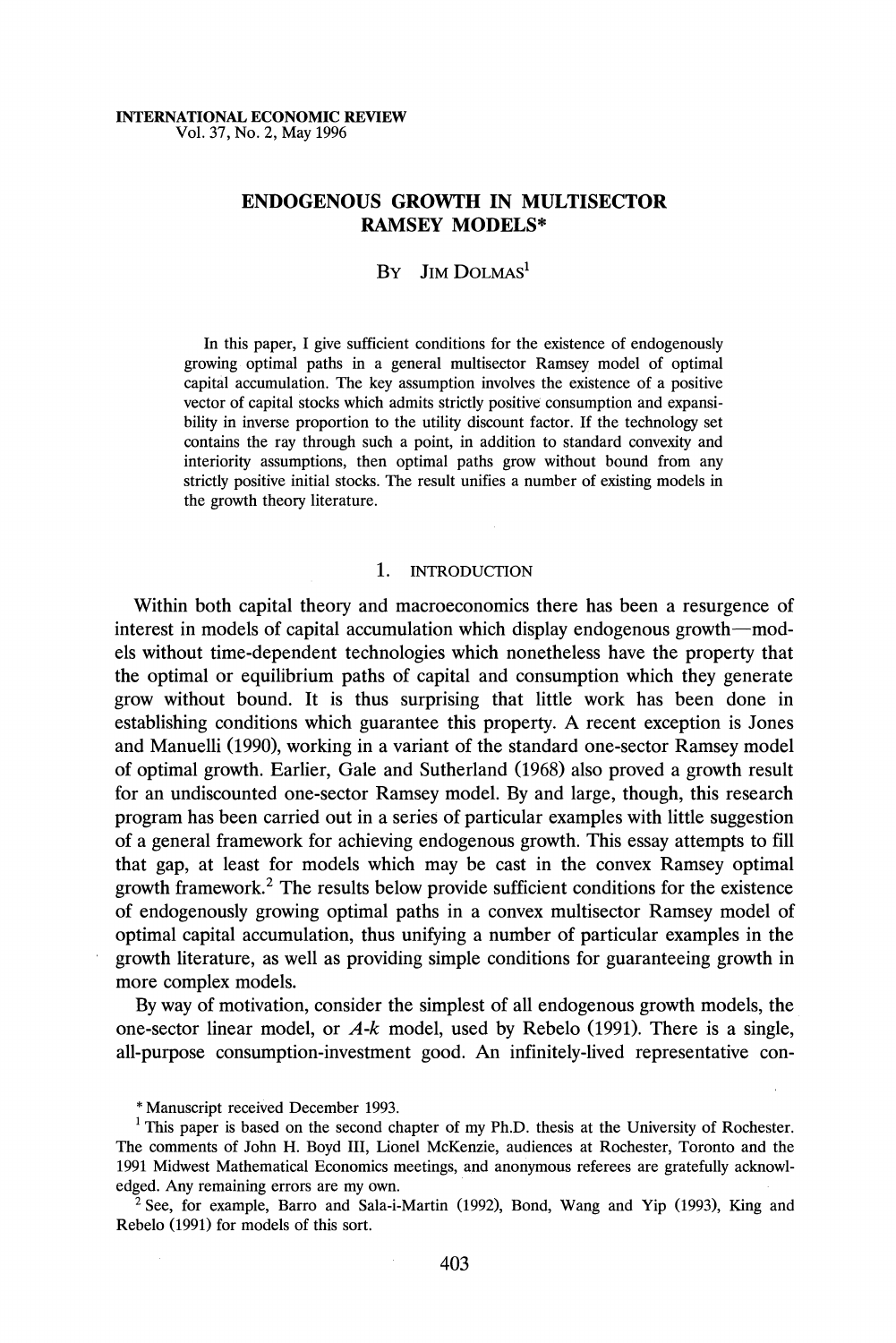**sumer chooses paths of consumption and capital so as to maximize lifetime utility** 

$$
\sum_{t=1}^{\infty} \delta^{t-1} u(c_t)
$$

subject to the technological constraints  $c_t + k_t \leq Ak_{t-1}$  for all  $t = 1, 2...$  given some  $k_0 > 0$ . Optimal paths grow without bound whenever  $\delta A > 1$ . Growth of optimal-and in this case equilibrium-paths depends only on the utility discount factor and properties of the production function. The specific value of  $k_0$  and the **parameters of u, aside from the general requirement of concavity, are not relevant.** 

**Similar in structure, though somewhat more complicated, are Lucas's (1988) extension of the Uzawa (1965) model and King and Rebelo's (1990) two-sector model, the dynamics of which have recently been characterized by Caballe and Santos (1993) and Bond, Wang and Yip (1993). In both models, the consumer's preferences are the same as in the A-k model. On the production side, both have physical goods (consumption and physical capital) produced using physical capital and effective labor hours. Effective labor hours are simply raw labor hours multiplied by a measure of skills, the stock of human capital. Human capital in turn is produced using either effective labor alone or effective labor and physical capital. In**  the Lucas-Uzawa model, the constraints are  $c_t + k_t \leq F(k_{t-1}, n_t h_{t-1})$  and  $h_t =$  $G(e, h_{t-1})$ , where h denotes human capital, n labor hours allocated to physical **goods production, and e labor hours allocated to human capital production. At each**  date,  $n<sub>t</sub>$  and  $e<sub>t</sub>$  are constrained to sum up to the representative agent's endowment **of time. In the King-Rebelo model, the human capital technology G also depends**  on  $k_{t-1}$ , which is then divided between the two production processes. In both **models, as in the simple A-k model, assumptions relating to the utility discount**  factor  $\delta$  and the properties of the production functions  $F$  and  $G$  suffice to **guarantee growth.3** 

**Finally, Jones and Manuelli (1990), described in more detail in a later section, consider a convex one-sector model with one consumption-investment good and multiple capital stocks. Their explicit aim is to extend the A-k model to incorporate labor income, which is lacking in the linear case. Their production function exhibits diminishing returns, and hence positive labor income, at low levels of output,**  followed by constant returns asymptotically. Here again, a condition relating  $\delta$  and **properties of the production function guarantees growth.** 

**All these models can be shown to possess a common structure, and to derive endogenous growth in a common manner. That the conditions guaranteeing growth are independent of the specific value of initial capital and the parameters of**  u-abstracting from the spillovers in Lucas's model-suggests a connection with **results on the existence of steady states in bounded convex models. In particular, even in the most general convex multisector models, steady states arise through** 

**<sup>3</sup>Lucas (1988) includes an additional "spillover," or externality, term in the physical goods technology F, depending on the level of human capital h. This external effect is inessential to the derivation of endogenously growing paths, though it does divorce equilibria from optima in his model and yields a dependence of the equilibrium growth rate on parameters of u.**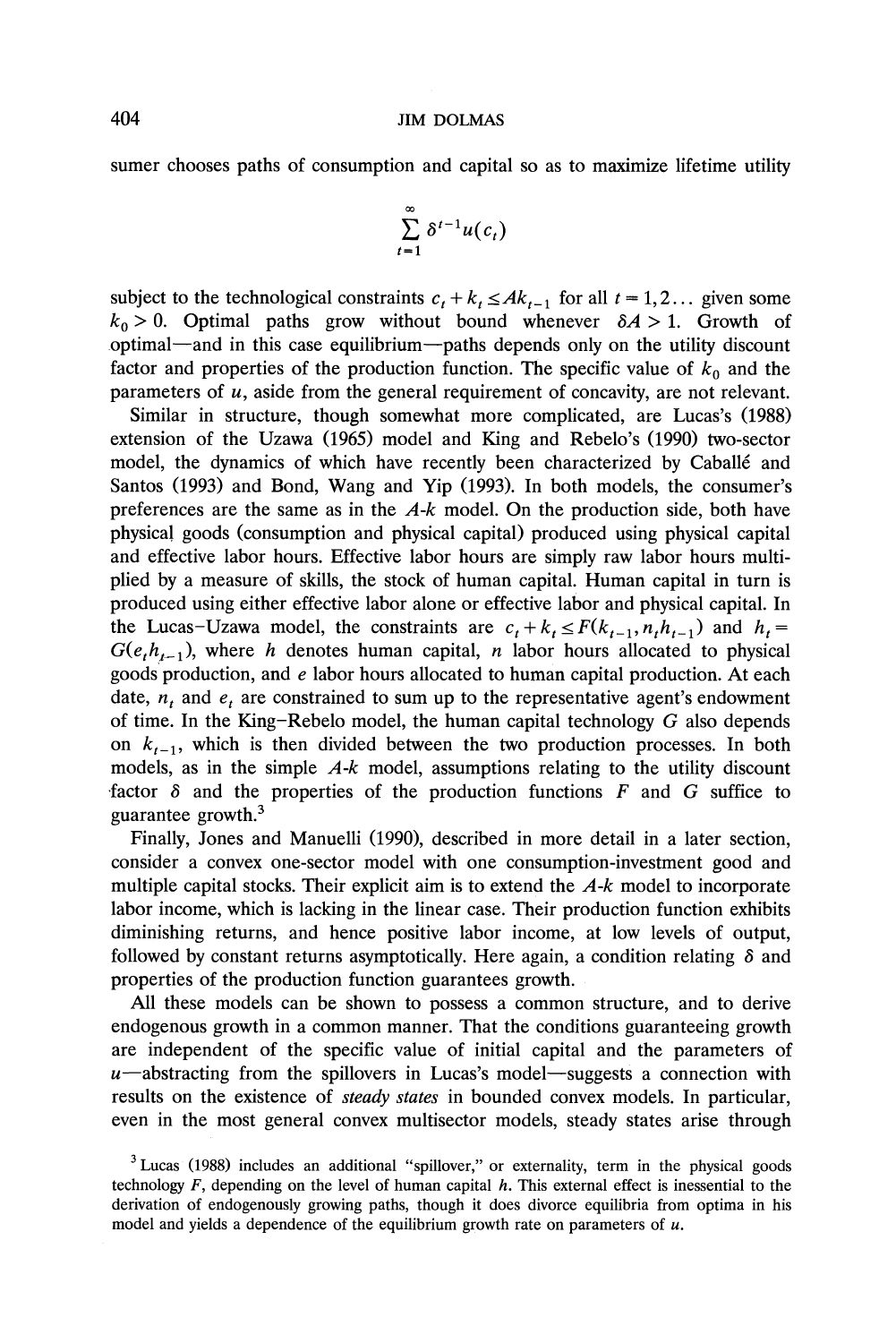**combining "expansibility" assumptions with a sufficient amount of "diminishing returns."4** 

**The standard pictures of the long-run supply and demand for capital which one derives in the one-sector case can provide some intuition here. The same may be**  used to show why  $\delta A > 1$  yields growth in the simple  $A-k$  model. The role of an expansibility assumption,  $\delta f'(0) > 1$  in the one-sector model with production func**tion f, is to guarantee that the technology is sufficiently productive at low levels of capital that the demand for capital lies initially above its long-run supply, which in the one-sector case is perfectly elastic at the rate of time preference. Expansibility assumptions thus involve only the utility discount factor and properties of the technology set. Diminishing returns, a property of the technology set alone, guarantees that eventually the demand curve for capital lies below the long-run supply**  curve. In the one-sector case, one typically assumes  $\delta f'(k) < 1$  for large enough values of k. The Inada-type condition  $f'(+\infty) = 0$  is an extreme version of this same **assumption. If f' is continuous, and the usual Euler equations obtain, somewhere in**  between there must be a steady state. The condition  $\delta A > 1$  guarantees growth in **the A-k model precisely because the demand curve for capital-perfectly elastic at**  capital's net marginal product  $A - 1$ -lies everywhere above the long-run supply curve for capital—perfectly elastic at the rate of time preference  $(1/\delta) - 1$ . The **result in this paper shows that for a large class of multisector models, as in the particular examples mentioned above, the one-sector, A-k intuition carries through. If we bring in only half the ingredients for a steady state, maintaining expansibility while dispensing with diminishing returns, we achieve unbounded growth of optimal paths. In this light, the result may seem trivial, and perhaps it is. But relying on one-sector intuition does not make a proof, in the same way that the one-sector**  steady-state conditions  $(f'(0) > 1/\delta, f'(+\infty) < 1/\delta$  and f' continuous) do not **prove that expansibility and diminishing returns guarantee the existence of steady states in more complicated models. Moreover, the one-sector conditions, whether with regard to steady states or growth, provide only a suggestion of what one must concretely assume in a model with multiple produced goods or costs of adjusting capital stocks or nondifferentiable technologies. A set of sufficient conditions for growth in a very general model of optimal capital accumulation may thus prove useful in applications, as in the construction of particular models.** 

**As will be seen below, a variety of particular models (including the ones cited above, as well as fixed-coefficient models, models with joint production, adjustment costs and, of course, differing numbers of consumption and capital goods) can fit within the framework of this paper. While the technology is described by a production correspondence and the necessary conditions are written in terms of supporting prices, they simply generalize the production functions and marginal conditions which characterize the differentiable models common in applications of growth theory. As noted above, the key conditions of the theorem have a simple interpretation in terms of the relationship between the long-run supply and demand curves for capital. I give several short examples of how the conditions may be** 

**4 See McKenzie (1986).**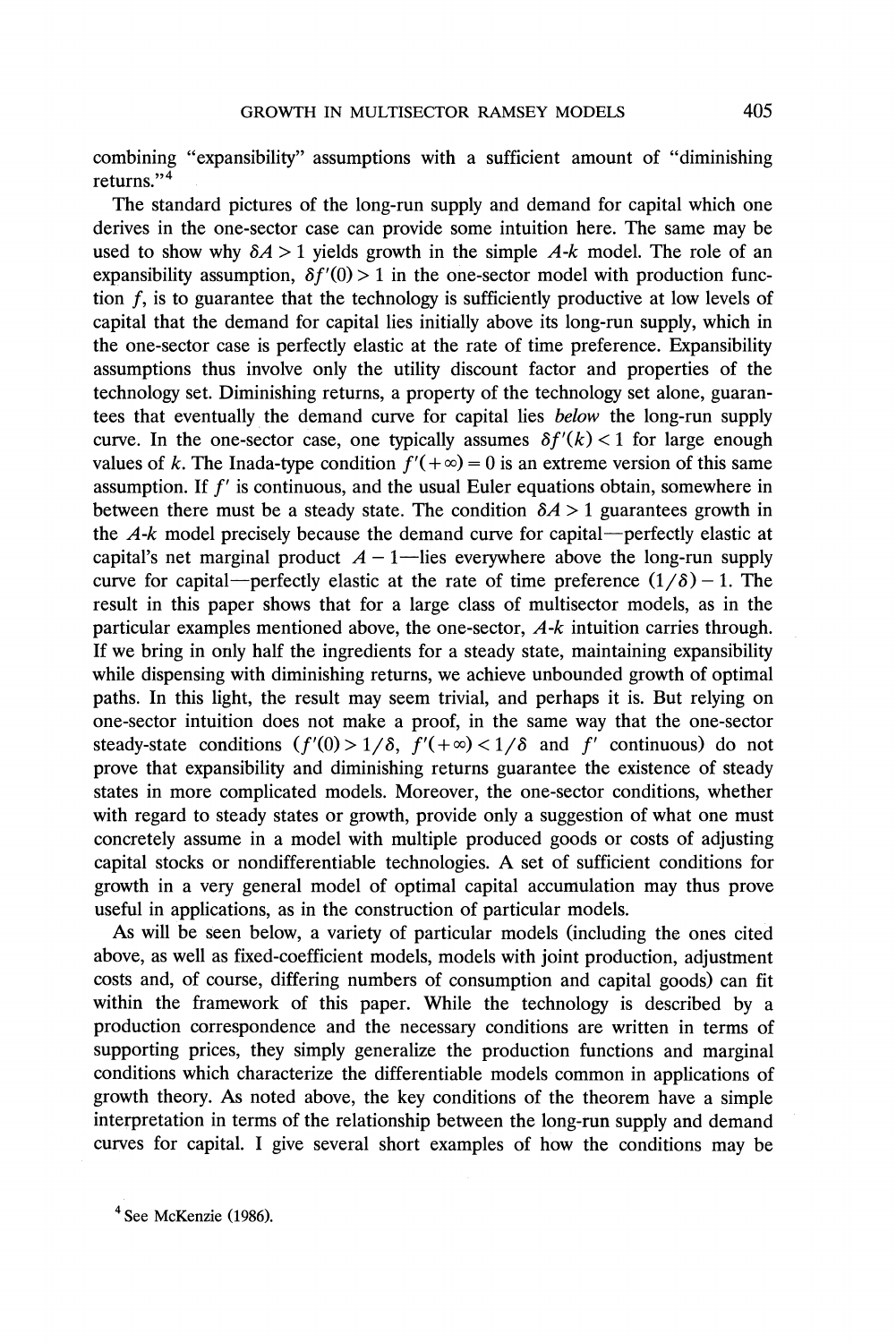**applied, as well as one extended example of a simple model which does not fit into the framework of previous results.** 

**The structure of the paper is as follows. In Section 2, I describe the model and give an overview of the main results. Section 3 contains results guaranteeing the existence of optimal paths, while Section 4 characterizes those optimal paths in terms of supporting prices and profit-maximization conditions. These necessary conditions are fundamental to the growth result, which shows that under certain monotonicity assumptions and a productivity assumption, the vector of marginal utilities of consumption along an optimal path from positive initial stocks must go to zero in the limit. The main theorem is proven in Section 5.** 

**In Section 6, I present an example of a model not encompassed by previous results, a one-sector Ramsey model with adjustment costs. The example shows how the results of the paper may be applied in practice. The Appendix contains proofs of the lemmata concerning existence of optimal paths and the necessary conditions for optimality.** 

# **2. RESULTS**

**The basic structure of the model is as follows. There are n consumption goods**  and *m* capital stocks at each date  $t = 1, 2, \ldots$ . The capital stocks at the beginning of **each period determine, via a production correspondence, the feasible combinations of consumption for that period and capital stocks for the subsequent period. Utility in each period is derived from consumption in that period, and lifetime utility over the infinite horizon is the discounted sum of one-period utilities. An optimal path of consumption is one which maximizes lifetime utility over the set of feasible consumption paths.** 

**Formally, the feasible set for the optimal growth problem is defined by a**  production correspondence  $\Phi: R^m_+ \to \{$ subsets of  $R^n_+ \times R^m_+ \}$ , where  $(c, k') \in \Phi(k)$  has the interpretation that  $(c, k')$  is a feasible combination of current consumption and **next-period's capital stocks given current-period capital stocks k. Call a path**   ${c_t, k_{t-1}}_{t=1}^{\infty}$  feasible from initial stocks k if  $(c_t, k_t) \in \Phi(k_{t-1})$  for all  $t \ge 1$ , and  $k_0 = k$ . Let  $F(k)$  denote the set of paths of consumption  ${c_i}_{i=1}^{\infty}$  such that  ${c_i, k_{i-1}}_{i=1}^{\infty}$ is a feasible path from k for some path of capital  $\{k_{t-1}\}_{t=1}^{\infty}$ .

Given a vector of initial capital stocks  $k \in R_{+}^{m}$ , the Ramsey problem is to choose a path of consumption which maximizes lifetime utility over  $F(k)$ . Lifetime utility is **specified as** 

$$
\sum_{t=1}^{\infty} \delta^{t-1} u(c_t),
$$

 $\overline{\phantom{0}}$ 

**where u:**  $R_+^n \to R \cup \{-\infty\}$  is the 'felicity' or 'momentary utility' function, and  $\delta > 0$  is **the discount factor.** 

**Under standard continuity and compactness assumptions (A1-A3 below) there**  will exist a set K of initial capital stocks such that for any  $k \in K$  an optimal path with  $\sum_{t} \delta^{t-1}u(c_t) > -\infty$  exists. When momentary utility u is concave and the production correspondence  $\Phi$  has a convex graph with nonempty interior  $(A4-A5)$ ,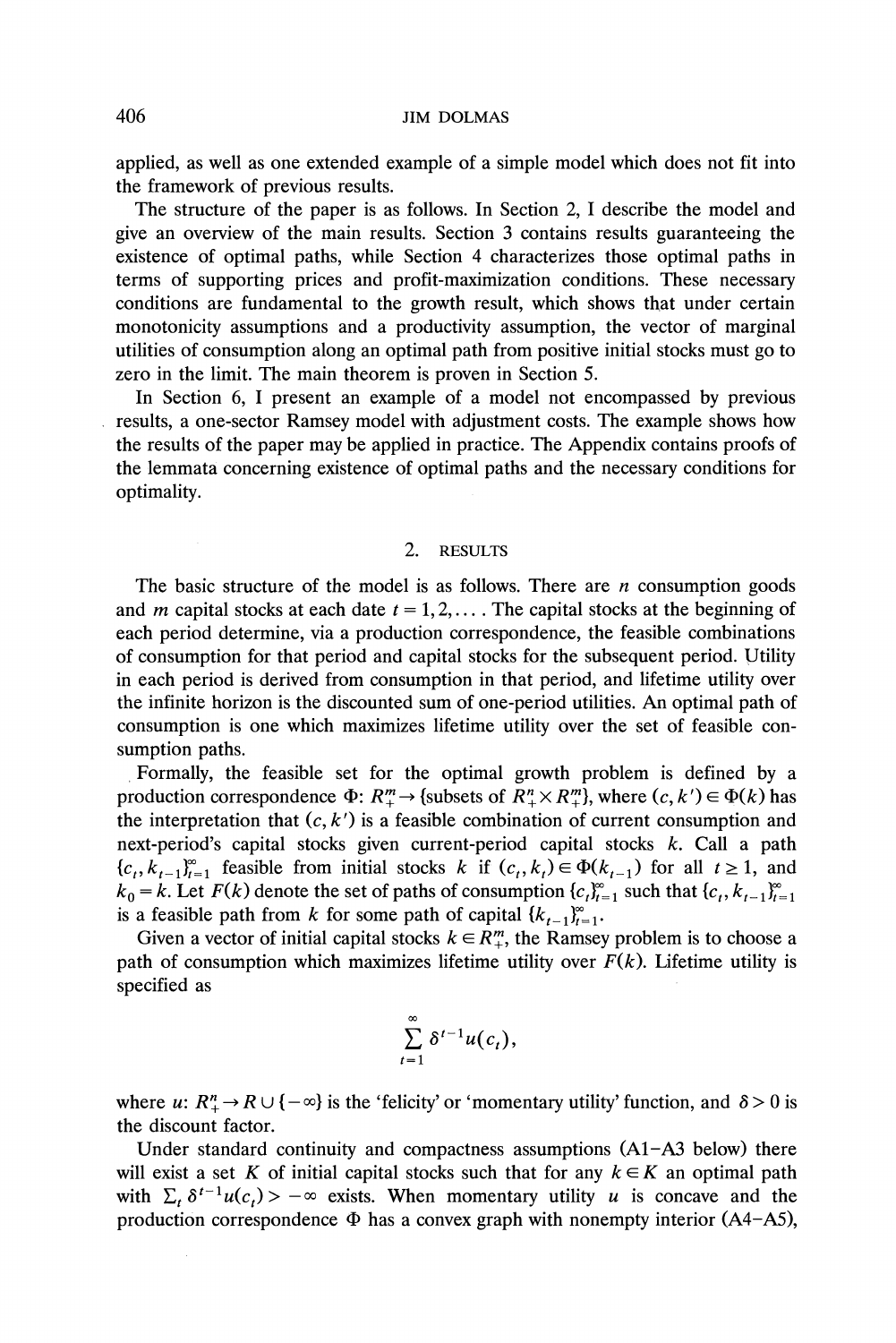**there will exist prices which support the optimal path in the sense that the optimal path is profit-maximizing at each date. These prices have the interpretation of marginal utilities of consumption and marginal values of capital. Given the profit**maximization conditions, we will show that if  $u$  and  $\Phi$  satisfy monotonicity assumptions- $u$  strictly increasing and  $\Phi$  nondecreasing (A6)-then the marginal utility of current consumption goes to zero along any optimal path whenever  $\Phi$  and  $\delta$  satisfy **the following productivity assumption:** 

# **(P).** There exist  $\bar{c} \gg 0$  and  $\bar{k} > 0$  such that  $\lambda(\bar{c}, \delta^{-1}\bar{k}) \in \Phi(\lambda \bar{k})$  for every  $\lambda > 0$ .

**Assumption (P) is a natural generalization of Jones and Manuelli's Condition G, which for their model guarantees unbounded growth of consumption. In a one-sec**tor model with a linear production function  $f(k) = Ak$ , (P) is equivalent to  $\delta A > 1$ . **We see below that when the model here, which encompasses Jones and Manuelli's, is specialized to their framework, Assumption (P) is actually weaker than their key condition G.** 

**Given the concavity and strict monotonicity of u, having the marginal utility of current consumption go to zero is tantamount to unbounded growth of consump**tion, that is,  $\limsup ||c|| = +\infty$ . Given that the technology is bounded at each date, **given finite capital, the unbounded growth of consumption implies that capital stocks are growing without bound as well.** 

## **3. EXISTENCE OF OPTIMAL PATHS**

**The main results of the paper could be presented taking as given the existence of an optimal path. However, the conditions for existence of an optimal path and those**  for growth of an optimal path will often be in tension, in particular when  $u$  is **unbounded above. Hence, it is worthwhile to present an existence result to clarify the nature of this tension. The result I present in this section is of the 'Weierstrass' variety, using the fact that an upper semicontinuous function on a compact set attains a maximum on that set. The method of proof adapts a partial summation technique exploited in Boyd (1990a).** 

We wish to make assumptions on the primitives  $u$ ,  $\delta$  and  $\Phi$  such that lifetime **utility is upper semicontinuous and the set of feasible consumption paths is compact in some common topology. That topology will be the product topology5 on**   $R_+^n \times R_+^n \times \cdots$ . The following three assumptions are sufficient for this purpose. The first two pertain to the production correspondence  $\Phi$  and the felicity function  $u$ , **respectively.** 

A1.  $\Phi$  is a continuous, compact-valued correspondence, satisfying "free disposal," that is, if  $(c, k') \in \Phi(k)$ , then  $(\tilde{c}, \tilde{k}') \in \Phi(\tilde{k})$  for all  $0 \leq \tilde{c} \leq c$ ,  $0 \leq \tilde{k}' \leq k'$  and  $\tilde{k} \geq k$ . **There exist constants**  $\alpha, \eta, \theta \ge 0$  **and**  $\beta \ge 1$  **such that**  $(c, k') \in \Phi(k)$  **implies**  $||c|| \le \eta + \theta$  $\theta$ ||k|| and ||k'||  $\leq \alpha + \beta$ ||k||.

<sup>5</sup>**The product topology is the topology of pointwise convergence on the space of consumption paths.**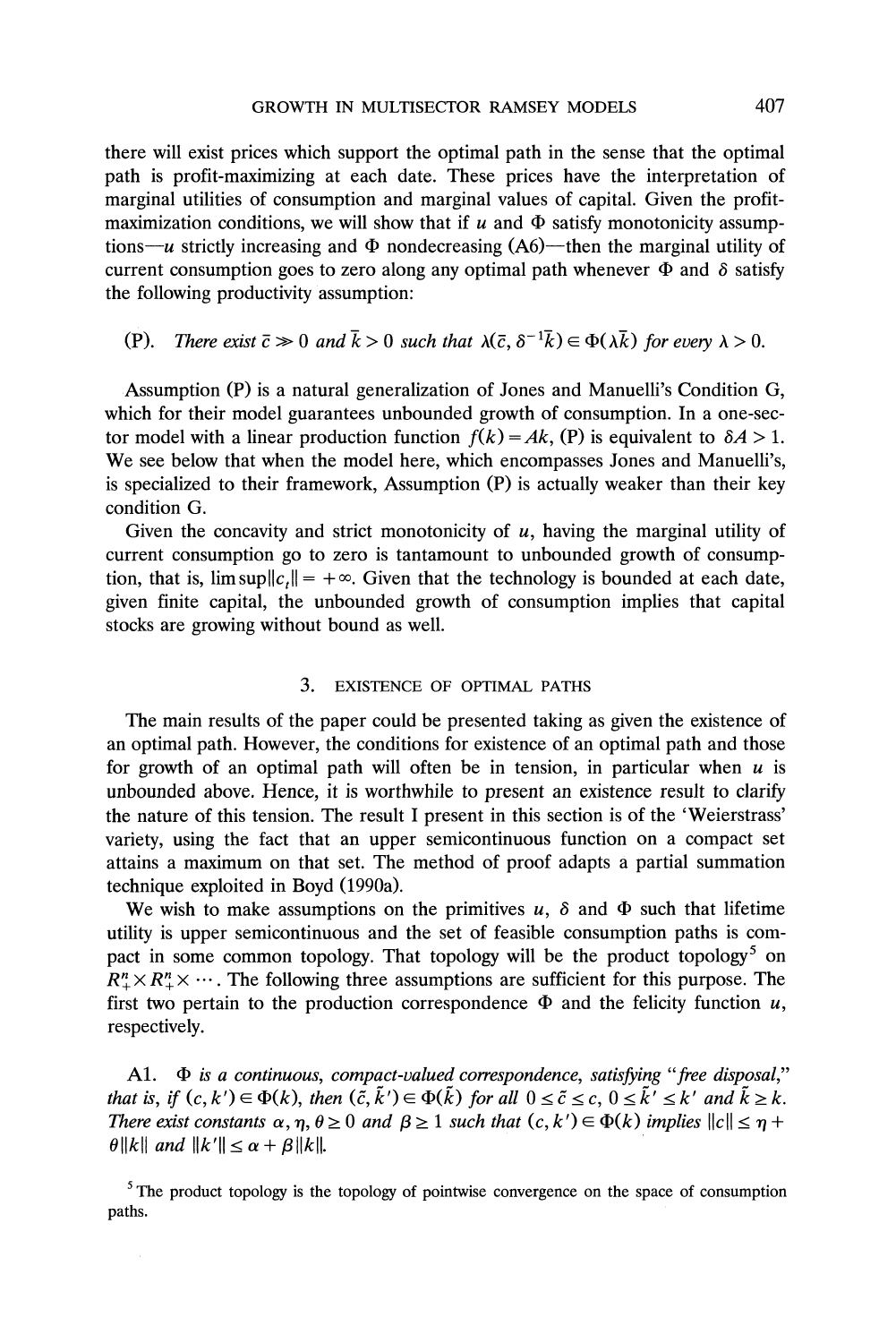**A2.**  $u: R_{+}^{n} \to R \cup \{-\infty\}$  is upper semicontinuous with  $u(c) > -\infty$  for  $c \gg 0$ . There **are constants v,**  $\mu$  **and**  $\gamma$ **, with**  $\mu \geq 0$ **, such that**  $u(c) \leq \nu + \mu ||c||^{\gamma}/\gamma$  **for every**  $c \in R_{+}^{n}$ **.** 

As shown in the Appendix, the last part of A1 implies that if  ${c_i}_{i=1}^{\infty}$  is a feasible path of consumption from k, each  $c_t$  resides in a compact subset of  $R^n_+$ . By Tychonoff's theorem, then, the feasible set  $F(k)$  is contained in a set which is compact in the product topology. Closure of  $F(k)$ , which would then imply its compactness, follows easily from the first part of A1, which assumes that  $\Phi$  is **continuous and compact-valued.** 

The assumptions on *u* contained in A2, together with the following joint restriction on preferences and technology, will guarantee that lifetime utility  $\sum_t \delta^{t-1} u(c_t)$ is upper semicontinuous in the product topology on  $F(k)$ . The Weierstrass theorem **then yields the existence of an optimal path.** 

**A3.** The constants  $\beta$  and  $\gamma$  from A1 and A2 and the discount factor  $\delta$  satisfy  $0 < \delta < 1$  and  $\beta\% < 1$ .

**The first part of Assumption A3 is akin to the familiar condition of Brock and Gale (1969) relating the maximal growth rate of capital, the discount factor and the**  asymptotic curvature of the felicity function.<sup>6</sup> The requirement that  $\delta$  < 1 is inessen**tial at this point, but would eventually be required if consumption is to grow without bound, and if we consider momentary utilities which are unbounded above.7 In the Appendix I prove:** 

**LEMMA 3.1.** Let  $\Phi$ , u and  $\delta$  satisfy A1-A3. Then, there exists from any  $k \in R_+^m$  a *path*  ${c_n}_{t=1}^{\infty} \in F(k)$  which attains

$$
\sup \bigg\{\sum_{t=1}^{\infty} \delta^{t-1} u(c_t): \{c_t\}_{t=1}^{\infty} \in F(k)\bigg\}.
$$

Call this supremum  $V(k)$ . The one problem which remains is that since u has been assumed to be an upper semicontinuous function taking values in  $R \cup \{-\infty\}$ , we may have  $V(k) = -\infty$  for some values of k. Let  $K \subset \mathbb{R}^m_+$  denote the set of k satisfying  $V(k) > -\infty$ . Given free disposal, K will be nonempty when we make the **productivity Assumption (P), which we employ below. To see this, let (P) hold, and**  suppose k is such that  $k \ge \rho \bar{k}$  for some  $\rho > 0$ , where  $\bar{k}$  is as defined in (P). Then, by free disposal, consumption every period of  $\lambda \bar{c}$  is feasible, where  $\bar{c} \gg 0$  is as defined

**<sup>6</sup>McFadden (1973) gives a thorough analysis of existence conditions of the 'Brock-Gale' sort for one-sector Ramsey models and for multisector models with 'input-output' technology sets of the form considered by von Neumann (1945), Malinvaud (1953), Gale (1967) and others. The sort of technologies common in the recent growth theory literature, which fit very neatly into the capital accumulation framework presented above, are often less easily put within the framework which McFadden analyzes. The adjustment-cost model considered in Section 6 below is one such example.** 

*P* **Here,**  $\delta > 1$ **,**  $\beta \ge 1$  **and**  $\delta \beta^{\gamma} < 1$  **imply**  $\gamma < 0$ **. With a productive technology, 'upcounting' (setting**  $8 > 1$ ) is potentially permissible if u is bounded above, if  $\sup\{u(c)\} = 0$ , and if consumption grows **sufficiently fast. I discuss this possibility in Section 5.**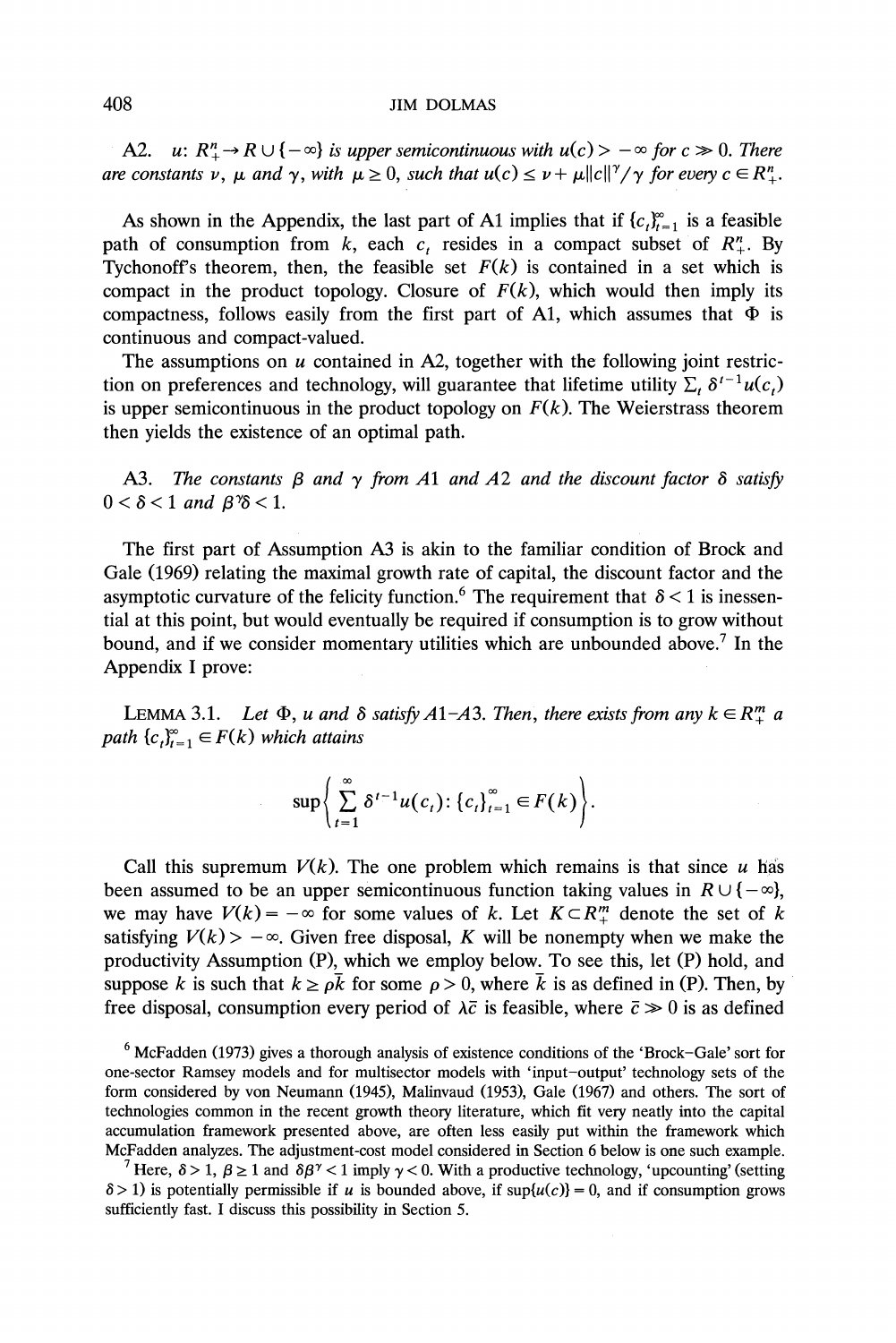in  $(P)$  and  $\lambda$  is some positive real number. Thus, for all such values of  $k$ ,  $(P)$  and the **free disposal assumption imply** 

$$
V(k) \geq \frac{u(\lambda \bar{c})}{1-\delta} > -\infty.
$$

In particular,  $int(R_{+}^{m}) \subset K$ .<sup>8</sup>

#### **4. SUPPORTING PRICES**

**We now proceed to characterize the optimal path in terms of necessary conditions. In standard fashion, the derivation of the necessary conditions here relies upon convexity and interiority assumptions which allow the use of certain results in convex optimization theory.** 

**Recall that the value function V:**  $R_+^m \to R \cup \{-\infty\}$  has been defined as

$$
V(k) = \sup \left\{ \sum_{t=1}^{\infty} \delta^{t-1} u(c_t) : \left\{ c_t \right\}_{t=1}^{\infty} \in F(k) \right\},\
$$

and  $K \subset R_+^m$  has been defined as the set of capital stocks for which  $V(k) > -\infty$ . When u is concave and  $F(k)$  satisfies  $F(\alpha k + (1 - \alpha)k) \supset \alpha F(k) + (1 - \alpha)F(k)$  for all  $k, \tilde{k} \in \mathbb{R}^m_+$  and  $\alpha \in [0, 1]$ , the value function must be concave as well. F in turn **will have the desired property whenever the graph of the production correspondence,** 

$$
\mathrm{Gr}(\Phi) \equiv \{ (k,c,k') \in R_+^m \times R_+^n \times R_+^m : (c,k') \in \Phi(k) \}
$$

is convex. When  $Gr(\Phi)$  is convex, the convex combination of two feasible consump**tion paths is feasible by employing the convex combination of the associated capital paths. Hence I assume:** 

### A4. The function  $u$  is concave.  $Gr(\Phi)$  is convex.

Note that when V is concave, the set  $K = \{k: V(k) > -\infty\}$  is convex. It is also **straightforward to show that V satisfies Bellman's equation:** 

$$
V(k) = \sup \{u(c) + \delta V(k'): (c, k') \in \Phi(k)\}.
$$

**The derivation of the necessary conditions will rely heavily on the fact that**   $V(k_{t-1}) = u(c_t) + \delta V(k_t)$  for all t along an optimal path.

The supergradients of  $u$  and  $V$  will play the role of prices in our subsequent analysis. Formally, for a function  $f: R^l \to R$ , w is a *supergradient* of f at a point x if

**<sup>8</sup> Clearly, the existence of a constant, strictly positive path of consumption, which is implied by**  (P) and free disposal, is more than sufficient to give  $V(k)$  >  $-\infty$  when u is unbounded below. For  $c \in R_+$ , consider  $u(c) = c^{\gamma}/\gamma$  for  $\gamma < 0$ . A path  $\{c_i\}$  with  $c_i = \theta^{i-1}c_1$  and  $0 < \theta < 1$  has  $\sum_{i} \delta^{i-1} u(c_i) > -\infty$  provided  $\theta\% < 1$ , even though  $c_i \to 0$  and  $u(c_i) \to -\infty$ . If our concern were with **less productive technologies, we would want to take this fact into account.**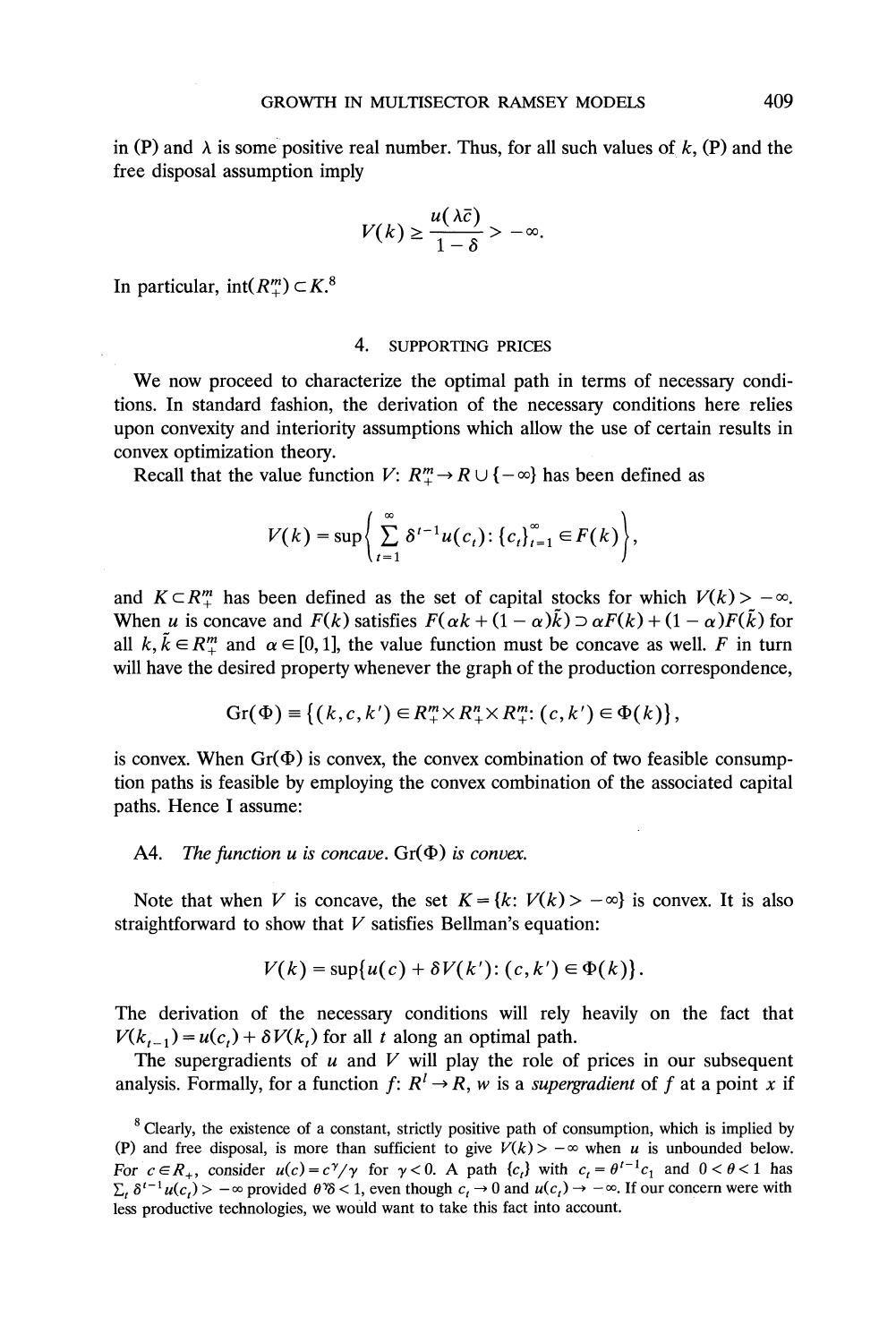$w \in R^l$  and  $f(x) + w(y - x) \ge f(y)$   $\forall y \in R^l$ . Proper concave functions which are **bounded below always have supergradients, which may be thought of as generalized**  derivatives. The set of supergradients of f at x is denoted  $\partial f(x)$ . If  $f'(x)$  exists, then  $\partial f(x) = \{f'(x)\}\)$ . If A is a set in  $R^l$ , and  $x \in A$ , the notation supp $\{A, x\}$  denotes the *support* of A at x-i.e., the collection of all w with  $wx \ge wy$  for all  $y \in A$ . We will use below (in Lemma 4.1) the following result from convex optimization theory.

FACT (ABSTRACT KUHN-TUCKER THEOREM). Suppose  $f: R^l \to R$  is concave and bounded below on a convex set D with nonempty interior. Then  $x^*$  solves max $\{f(x):$  $x \in D$  if and only if  $\partial f(x^*) \cap \text{supp}{D, x^*} \neq \emptyset$ .

Let G denote the subset of  $R_{+}^{m} \times R_{+}^{n} \times R_{+}^{m}$  obtained by intersecting Gr( $\Phi$ ) with  $K \times R^n + K$ . Note that, given our assumptions,  $Gr(\Phi)$  and K are both convex, so **that G is convex as well. Looking ahead to applying the Kuhn-Tucker theorem, we also assume:** 

# **A5. G has a nonempty interior.**

**The main result for the theorems given in the next section is the following lemma, which establishes necessary conditions for optimality. The conditions should appear familiar; they can be interpreted either as a generalization of the duality-based necessary conditions from the reduced form models of the turnpike literature or as an analogy to the profit maximization conditions in Malinvaud-type models. The lemma shows that optimal paths from initial stocks which are interior to K are necessarily price supported in the sense that marginal utilities of consumption and marginal values of capital support the optimal choices of current capital, consumption and next-period's capital out of the set G at each date:** 

**LEMMA 4.1.** Assume A1-A5, and let  $\{c_t, k_{t-1}\}_{t=1}^{\infty}$  denote an optimal path from  $k_0 \in \text{int}(K)$ . Then, there are prices  $\{q_t, p_{t-1}\}_{t=1}^{\infty}$  with  $q_t \in \partial u(c_t), p_{t-1} \in \partial V(k_{t-1})$  and such that  $(-p_{t-1}, q_t, \delta p_t)$  supports G at  $(k_{t-1}, c_t, k_t)$  at each t.

The condition ' $(-p_{t-1}, q_t, \delta p_t)$  supports G at  $(k_{t-1}, c_t, k_t)$ ' can be restated as

$$
q_t c_t + \delta p_t k_t - p_{t-1} k_{t-1} \ge q_t c + \delta p_t k' - p_{t-1} k
$$

for all  $(k, c, k') \in G$ . In other words, a firm with technology set given by  $G$ —producing consumption and capital, with capital as an input-would find the optimal **path to be profit-maximizing if it faced the sequence of prices derived in the lemma.** 

<sup>&</sup>lt;sup>9</sup> If  $x^*$  maximizes f over all of X, then  $0 \in \partial f(x^*)$ , by definition of  $\partial f$ . The abstract Kuhn-Tucker theorem follows from noting that maximizing  $f$  over some constraint set  $D$  is the same thing as maximizing  $f + \Gamma_D$  over all of X, where  $\Gamma_D(x) = 0$  if  $x \in D$  and  $\Gamma_D(x) = -\infty$  otherwise. Then, under the given assumptions, zero must be in the supergradient of  $(f + \Gamma_D)(x^*)$  at an optimal  $x^*$ , which supergradient is in turn simply  $\partial f(x^*) + \partial \Gamma_D(x^*)$ . But  $\partial \Gamma_D(x^*)$  is simply  $-\text{supp}\{D, x^*\}$ . For results **concerning supergradients, see Clarke (1983).**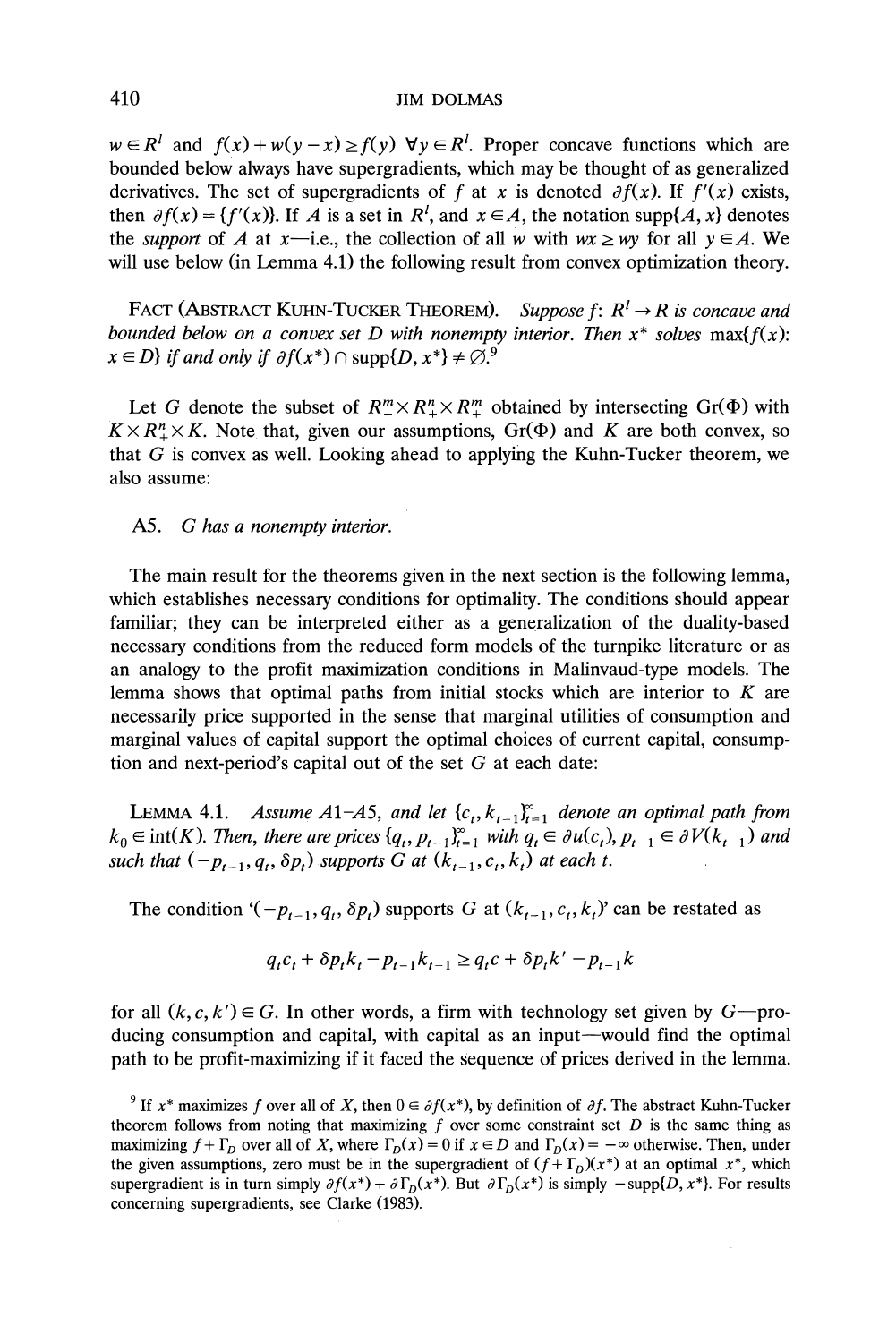**The proof of the lemma, given in the Appendix, proceeds inductively by showing**  that if  $\partial V$  is ever nonempty along an optimal path with  $k_t \in K$  for all t, then  $\partial V$  is nonempty thereafter, as is  $\partial u$ . Further, the prices contained in the supergradients, **appropriately discounted, support the optimal path in the sense described above.**  The condition  $k_t \in K$  for  $t = 1, 2, \ldots$ , is a ready consequence of the assumption that  $k_0 \in K$ , given that V satisfies Bellman's equation. To begin the induction, an appeal **to standard results shows that if**  $k_0 \in \text{int}(K)$ **, we will have**  $\partial V(k_0) \neq \emptyset$ **.** 

Note that since  $int(R_{+}^{m}) \subset K$  when Assumption (P) is made, we will ultimately have supporting prices from any  $k_0 \gg 0$ .

#### **5. ENDOGENOUS GROWTH**

**We now combine the necessary conditions derived in the last section with**  monotonicity assumptions on u and  $\Phi$  and the productivity Assumption (P) regarding  $\Phi$  and  $\delta$ . The monotonicity assumptions imply, and we will show, that the prices at each date are such that  $q_t$ , the vector of consumption prices, is strictly positive, and  $p_t$ , the vector of capital values, is nonzero and weakly positive. The productivity **assumption yields an even sharper restriction: along any optimal path which is**  price-supported, the  $q_i$ 's converge to zero. Combining this with the concavity and **monotonicity of u yields the conclusion that the optimal path of consumption must grow without bound. The monotonicity assumption is:** 

A6.  $\Phi$  is non-decreasing  $(\bar{k} \geq k \text{ implies } \Phi(k) \subset \Phi(\tilde{k}))$ , and u is strictly increasing  $({\tilde{c}} > c$  *implies*  $u({\tilde{c}}) > u(c)$ *).* 

**Recall that the productivity Assumption (P) is:** 

**(P).** There are  $\bar{c} \gg 0$  and  $\bar{k} > 0$  with  $\lambda(\bar{c}, \delta^{-1}\bar{k}) \in \Phi(\lambda \bar{k})$  for all  $\lambda \geq 0$ .

Another way of stating (P) is that  $Gr(\Phi)$  contains the ray through  $(\bar{k}, \bar{c}, \delta^{-1}\bar{k})$ . **Note that G contains this ray less the origin, since any positive scalar multiple of k is in the set K.** 

The monotonicity assumption on  $\Phi$  implies that V is non-decreasing; hence, if  $p \in \partial V(k)$ , then  $p \ge 0$ . Since u is strictly increasing,  $q \in \partial u(c)$  implies  $q \gg 0$ . This implies that the sequence of prices  $\{q_t\}_{t=1}^{\infty}$  from the previous lemma satisfies  $q_t \gg 0$ for all t. Combining this with the fact that G contains the ray through  $(\bar{k}, \bar{c}, \delta^{-1}\bar{k})$ , the  $\{p_t\}_{t=1}^{\infty}$  of Lemma 4.1 must in fact satisfy  $p_t \neq 0$  for all t. To see this, suppose that  $p_{t-1} = 0$  for some t. If the profit-maximization condition is to be satisfied at t, we must have  $0 \ge q_t \bar{c} + \delta p_t (\delta^{-1} \bar{k}) - p_{t-1} \bar{k} = q_t \bar{c} + p_t \bar{k}$ . But,  $q_t \gg 0$ ,  $p_t \ge 0$ ,  $\bar{c} \gg 0$ and  $\bar{k} > 0$  together imply that  $q_t \bar{c} + p_t \bar{k}$  is strictly greater than zero, so the **inequality cannot hold at t, in violation of the previous lemma. Hence, we must have**   $p_t > 0$  for all t.

**Some discussion of (P) is in order. Clearly, (P) is an assumption of some measure of constant returns to scale. Constant returns to scale implies that there are no essential fixed factors of production. In a model with primary resources such as labor and land, one would have to view those resources as being measured not in**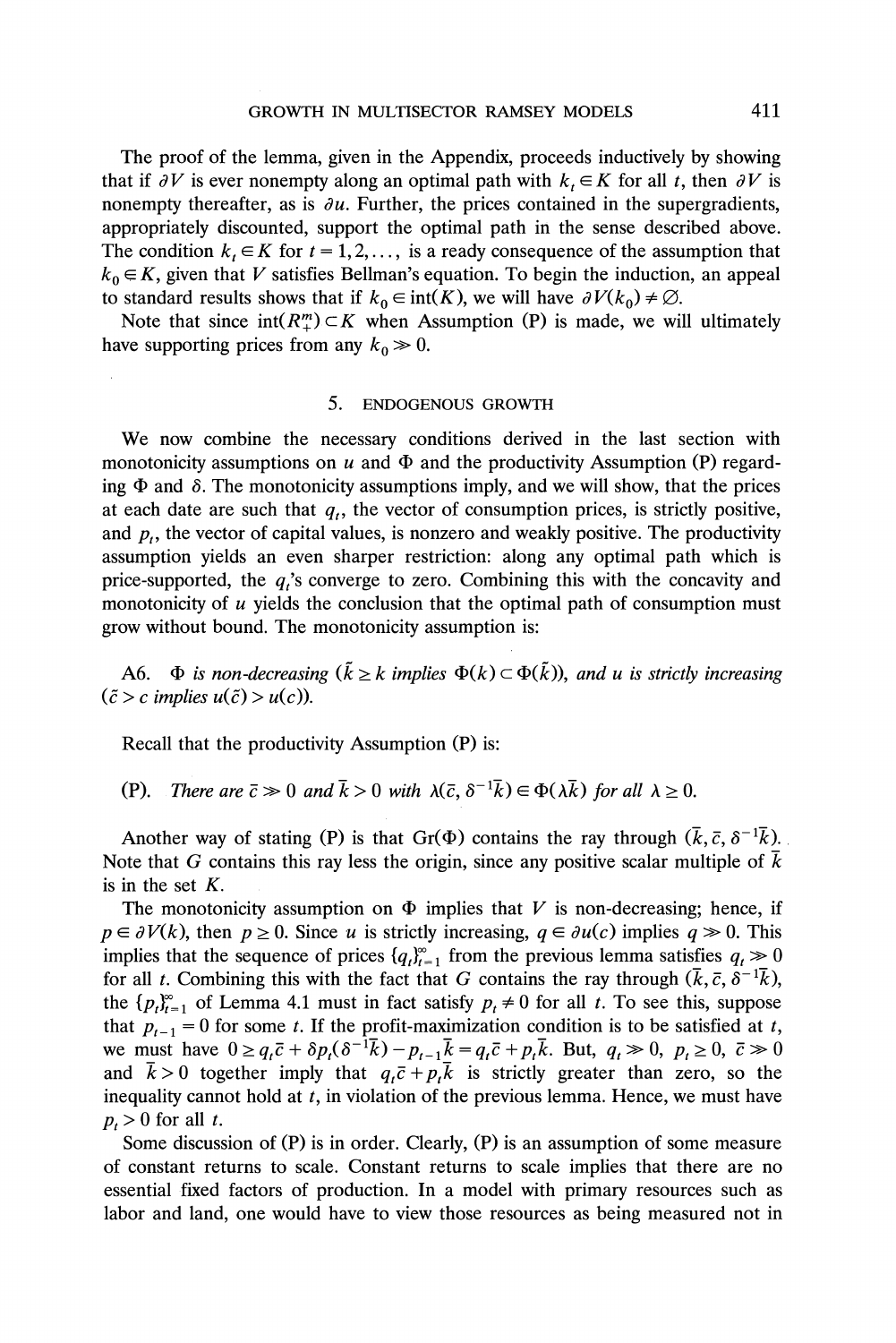**terms of physical stocks, but rather in terms of the services which they provide. This is the standard view in human capital-based growth models in which hours of labor are in fixed supply, but the services of labor may be augmented by skill accumulation.** 

**(P)** also implies that the  $\beta$  of Assumption A1 can be no less than  $\delta^{-1}$ , or  $\beta \delta \ge 1$ ; in most particular examples, we will in fact have  $\beta \delta > 1$ . Here, the tension between existence and growth of optimal paths becomes clear. If  $u$  is unbounded above, so **that the**  $\gamma$  **from A2 is positive, the dual requirements of**  $\beta$ **<sup>3</sup>** $\delta$  **< 1 and**  $\beta$  $\delta$  **> 1 can place tight restrictions on the primitives of the model, if one is to have both**  existence and growth. The simple one-sector model with  $f(k) = Ak$ , for  $A \ge 1$ , and  $u(c) = c^{\gamma}/\gamma$ , for  $\gamma \neq 0$ , provides a good illustration of this tension. The conditions for existence and growth in this case are  $A\%$  < 1 and  $\delta A$  > 1. Optimal paths, when **they exist, have a simple form; because of the homogeneity of utility and the**  linearity of the technology we must have  $k_t = \theta A k_{t-1}$  and  $c_t = (1 - \theta) A k_{t-1}$  for some  $\theta \in (0, 1)$ .<sup>10</sup> In fact, from the Euler equations for the problem,<sup>11</sup> one can show that  $\theta = (A\delta)^{(1/1-\gamma)}$ . The common growth factor shared by consumption and capital is then  $(\delta A)^{(1/1-\gamma)}$ , which is greater than one whenever  $\delta A > 1$ . Momentary **utility at date t along such a path will be proportional to**  $[(\delta A)^{(\gamma/1-\gamma)}]^{t-1}$ **; discount**ing by  $\delta^{t-1}$  gives  $[(\delta A^{\gamma})^{(1/1-\gamma)}]^{t-1}$ , so the utility sum converges whenever  $A^{\gamma}\delta < 1$ . For  $\gamma \in (0, 1)$ ,  $\delta < 1$  is necessary for there to exist an A which meets both conditions; given  $\delta$  < 1 and  $\gamma$   $\in$  (0, 1), an interval of feasible A's exists, the size of which shrinks as either  $\gamma$  or  $\delta$  approach one. It is in this case, with utility unbounded **above, that the tension between existence and growth is most pronounced. For**   $\gamma$  < 0, so utility is bounded above but unbounded below, any  $A > 1/\delta$  will meet both requirements if  $\delta$  < 1. This is not surprising since, when utility is unbounded **below, a more productive technology enhances, rather than harms, the possibility for existence.** 

As noted in Section 3, upcounting—having  $\delta > 1$ —is in fact possible when  $\gamma < 0$ . If  $\gamma$  < 0 and  $\delta$  > 1, the requirements for both existence and growth are met by any A with  $A^{\gamma} < 1/\delta$ , since  $A^{\gamma} < 1/\delta < 1$  implies  $A > 1 > 1/\delta$ . In this case, existence **actually presupposes growth. If we think of (P) as a constraint on the primitives of the model, that constraint is slack in this case.** 

**Note, too, that (P) renders inadmissible for optimal growth considerations certain**  types of momentary utility functions. In particular, if  $u$  is homogenous of degree **one, an optimum will fail to exist from strictly positive initial stocks. This follows**  from the fact that if  $k \gg 0$ , then the path of consumption given by  $c_t = \lambda (1/\delta)^{t-1} \bar{c}$ is feasible from k for some  $\lambda > 0$ , because of free disposal. If u is homogeneous of degree one,  $u(c_t) = (1/\delta)^{t-1} u(\lambda \bar{c})$ , and  $\sum_{t=1}^{T} \delta^{t-1} u(c_t)$  diverges as T goes to infin**ity. In particular, linear or Cobb-Douglas felicities are ruled out.** 

**A simple multisector model illustrating (P) is the fixed coefficients model with** 

$$
\Phi(k) = \left\{ (c, k') \in R_+^n \times R_+^m: Qc + Rk' \leq k \right\},\
$$

**<sup>10</sup>See Boyd (1990b).** 

<sup>&</sup>lt;sup>11</sup> See Section 6, below.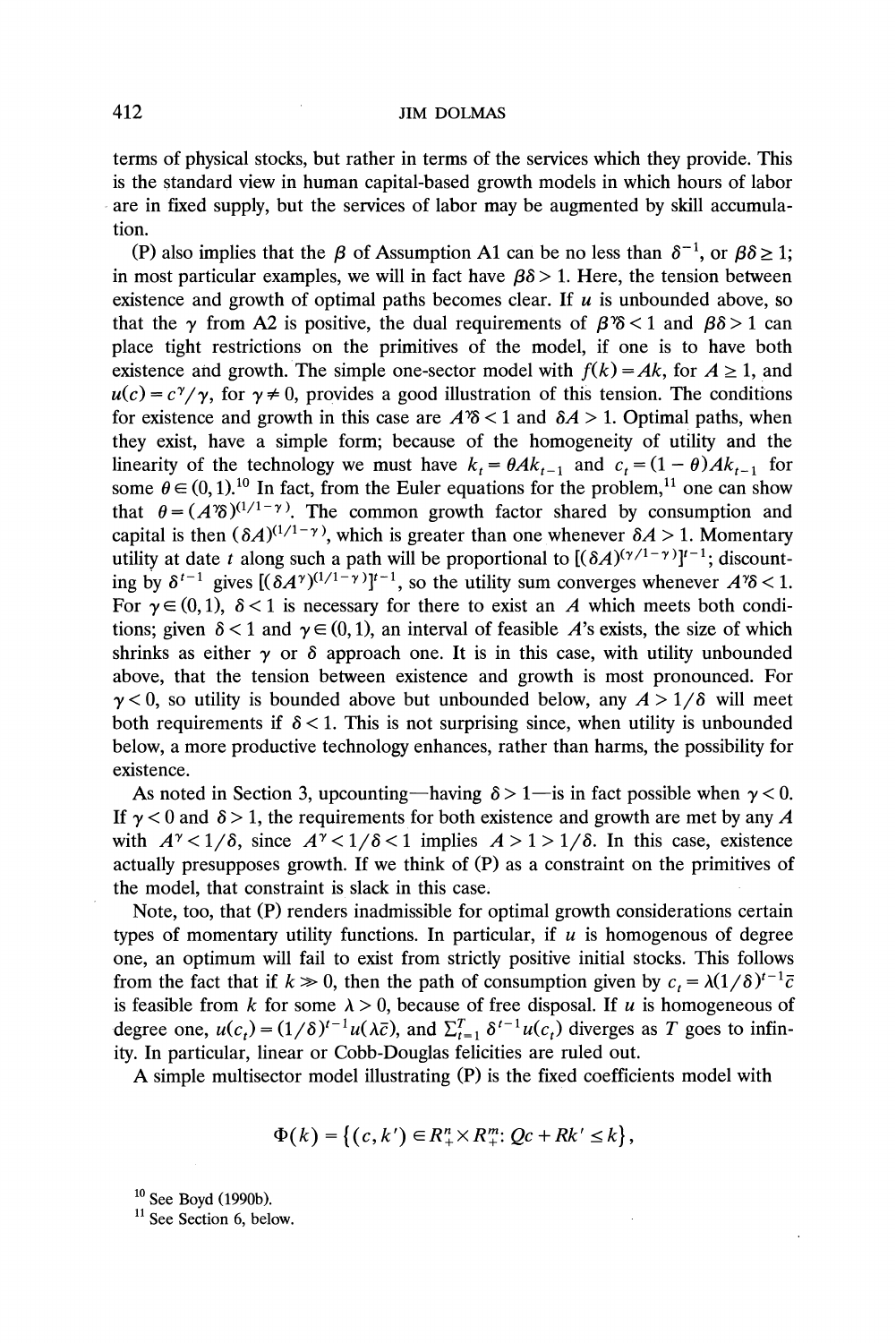where Q is an  $m \times n$  nonnegative matrix and R is an  $m \times m$  nonnegative matrix. The *i*, *j*th element of  $Q$ ,  $q_{ii}$ , is the amount of capital good *i* needed at the outset of the period per unit of consumption good j produced within the period, while  $r_{ij}$ is the amount of the *i*th capital good required per unit of capital good *j* taken out of the period. A sufficient condition for a model with this  $\Phi$  to satisfy (P) is that the matrix  $(I - \delta^{-1}R)$  have a strictly positive inverse. When  $n = m = 1$  and  $Q = R = A^{-1}$ ,  $\Phi$  reduces to the one-sector linear technology, and the condition that  $(I - \delta^{-1}R)$ have a positive inverse becomes the condition  $\delta A > 1$ .

**A simple consequence of our assumptions thus far is the nonexistence of a nonzero optimal steady state.12** 

**THEOREM 5.1. (Nonexistence of an optimal steady state.) Make, in addition to the assumptions of Lemma 4.1, AssumptionsA6 and (P). Then, the optimal growth model cannot have a nonzero optimal steady state.** 

**PROOF.** Suppose that  $(k^*, c^*)$  is an optimal steady state. By Lemma 4.1, there is  $q^* \in \partial u(c^*)$  and  $p^* \in \partial V(k^*)$  such that  $(-p^*, q^*, \delta p^*)$  supports G at  $(k^*, c^*, k^*)$ . Let  $(\bar{k}, \bar{c})$  be as in Assumption (P)-i.e.,  $\bar{c} \gg 0$ ,  $\bar{k} > 0$  and  $\lambda(\bar{k}, \bar{c}, \delta^{-1}\bar{k}) \in$ Gr( $\Phi$ )  $\forall \lambda > 0$ . Thus, we must have

$$
q^*c^* + \delta p^*k^* - p^*k^* \ge \lambda \left( q^* \bar{c} + \delta p^* (\delta^{-1} \bar{k}) - p^* \bar{k} \right)
$$
  

$$
\ge \lambda q^* \bar{c}
$$

for all  $\lambda > 0$ . But  $q^* \gg 0$  since u is strictly increasing, so  $\bar{c} \gg 0$  implies  $q^*\bar{c} > 0$ —implying the above inequality cannot be maintained for all  $\lambda > 0$ .

It's interesting that the existence of a capital stock expansible by  $\delta^{-1}$ , when taken **in conjunction with the assumption of bounded feasible paths, is instrumental in proving the existence of an optimal steady state. Here, with boundedness relaxed, the expansible stock assumption is instrumental in proving the nonexistence of an optimal steady state.13 Theorem 5.1 also shows the sense in which the determinants of growth in this model are related to the determinants of a steady state in the standard neoclassical model with an essential fixed factor of production. Basically, the list of ingredients is the same except for the constant returns to scale with respect to the expansible stock. The intuitive picture is that of a demand curve for capital which lies everywhere above capital's long run supply curve, which is flat at the rate of time preference. The "expansibility" part of (P) puts the demand curve initially above the supply curve, just as in the basic neoclassical model, while the "constant returns to scale" part keeps it there. The lack of an intersection between the demand for capital and its long-run supply vitiates the possibility of an optimal** 

<sup>&</sup>lt;sup>12</sup> An optimal steady state in this context is a pair  $(k^*, c^*)$  such that the path  $\{c_i, k_{t-1}\}_{t=1}^{\infty}$ , where  $c_t = c^*$  and  $k_t = k^*$   $\forall t$ , is optimal from  $k_0 = k^*$ .

<sup>&</sup>lt;sup>13</sup> In the standard reduced-form model from the turnpike literature, where consumption is not **explicitly introduced, the boundedness assumption typically takes the form: There are constants**   $\kappa > 0$  and  $\theta < 1$  such that if  $(k_{t-1}, k_t)$  is a feasible combination of current and next-period capital, **then**  $||k_t|| \le \theta ||k_{t-1}||$  whenever  $||k_{t-1}|| \ge \kappa$ .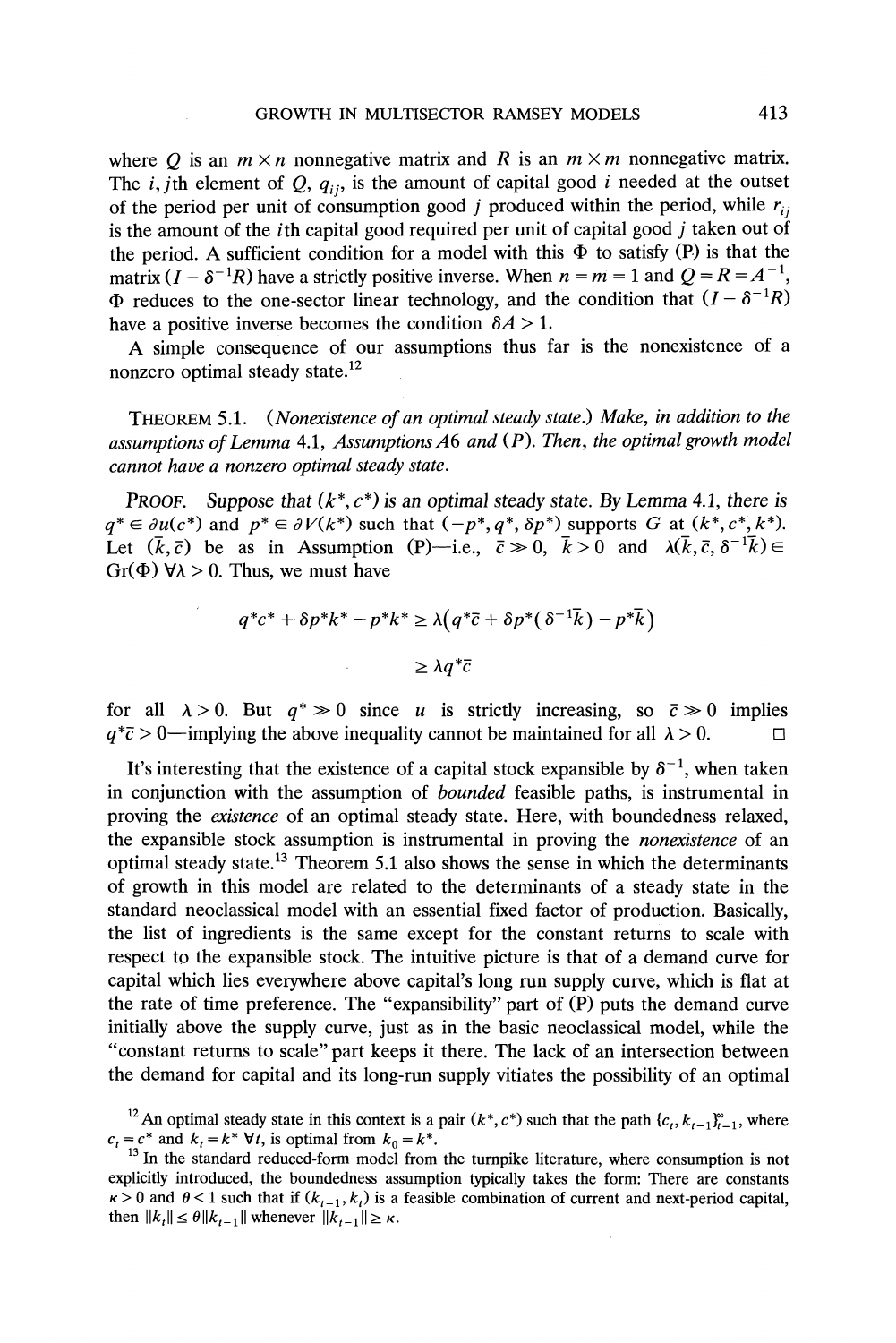**steady state and, as Theorem 5.2 shows, guarantees the endogenous growth of optimal paths.** 

**The next result shows that the marginal utilities of consumption along the optimal**  path—the prices  $q_i$ —must go to zero as t goes to infinity. Given the concavity and **monotonicity of utility, this is tantamount to the level of consumption going to**  infinity for some subset of the  $n$  consumption goods. Whether consumption of all  $n$ **goods goes to infinity or not will depend on the specific assumptions made in a given model as regards the function u. It is conceivable that, given substitutabilities between goods, consumption of some goods may go to infinity while consumption of other goods remains bounded, perhaps even going to zero. A model that predicted eventual unbounded consumption of all goods would hardly be realistic if goods are**  distinguished with even moderate precision.<sup>14</sup> In more aggregative models it is **perhaps reasonable to view all goods within a period as complements, in which case**   $q_t \rightarrow 0$  would imply  $c_{it} \rightarrow \infty$  for all  $i = 1, 2...$  *n*. Obviously, if *u* takes the form  $\mu(c_t) = v_1(c_{1t}) + v_2(c_{2t}) + \cdots + v_n(c_{nt}),$  with each  $v_i$  strictly increasing and concave, then  $q_t \to 0$  implies  $c_{it} \to \infty$  for all  $i = 1, 2...$  *n*.

**THEOREM 5.2.** Let  $\{c_t, k_{t-1}\}_{t=1}^{\infty}$  denote an optimal path from initial stocks  $k \ge 0$ , and let  $\{q_t, p_{t-1}\}_{t=1}^{\infty}$  be as derived in Lemma 4.1. Then  $\lim_{t \to \infty} q_t = 0$ .

**PROOF.** Since G contains the ray through  $(\bar{k}, \bar{c}, \delta^{-1}\bar{k})$  we must have

$$
0 \geq q_t \bar{c} + \delta p_t (\delta^{-1} \bar{k}) - p_{t-1} \bar{k}
$$

**or** 

$$
0 \ge q_t \bar{c} + p_t \bar{k} - p_{t-1} \bar{k} \ \forall t.
$$

We've already noted that  $q_t$  and  $\bar{c}$  are both strictly positive, so  $q_t\bar{c} > 0$ . Thus

$$
0 > p_t \overline{k} - p_{t-1} \overline{k},
$$

or  $p_{t-1}\overline{k} > p_t\overline{k}$  for all t. Since  $p_t$  and  $\overline{k}$  are both positive,  $p_t\overline{k} \ge 0$ . Thus,  $\{p_{t-1}\overline{k}\}_{t=1}^{\infty}$ **is a decreasing sequence of real numbers, bounded below by zero-hence convergent, hence Cauchy. So, for any**  $\epsilon > 0$ **, there is a T with**  $|p_t \overline{k} - p_{t-1} \overline{k}| < \epsilon$  **whenever**  $t \geq T$ . Hence,

$$
0 \ge q_t \overline{c} + p_t \overline{k} - p_{t-1} \overline{k}
$$
  
\n
$$
\ge q_t \overline{c} - |p_t \overline{k} - p_{t-1} \overline{k}|
$$
  
\n
$$
> q_t \overline{c} - \epsilon
$$

for all  $t \geq T$ . In other words, for any  $\epsilon > 0$ , there is a T with  $\epsilon > q$ ,  $\bar{c} > 0$  for all  $t \geq T$ . Since  $\bar{c} \gg 0$ , the result in the statement of the theorem is immediate.

**<sup>14</sup>To borrow an example from Stokey (1988), one would not want consumption of both gruel and steak to grow without bound in a reasonable model.**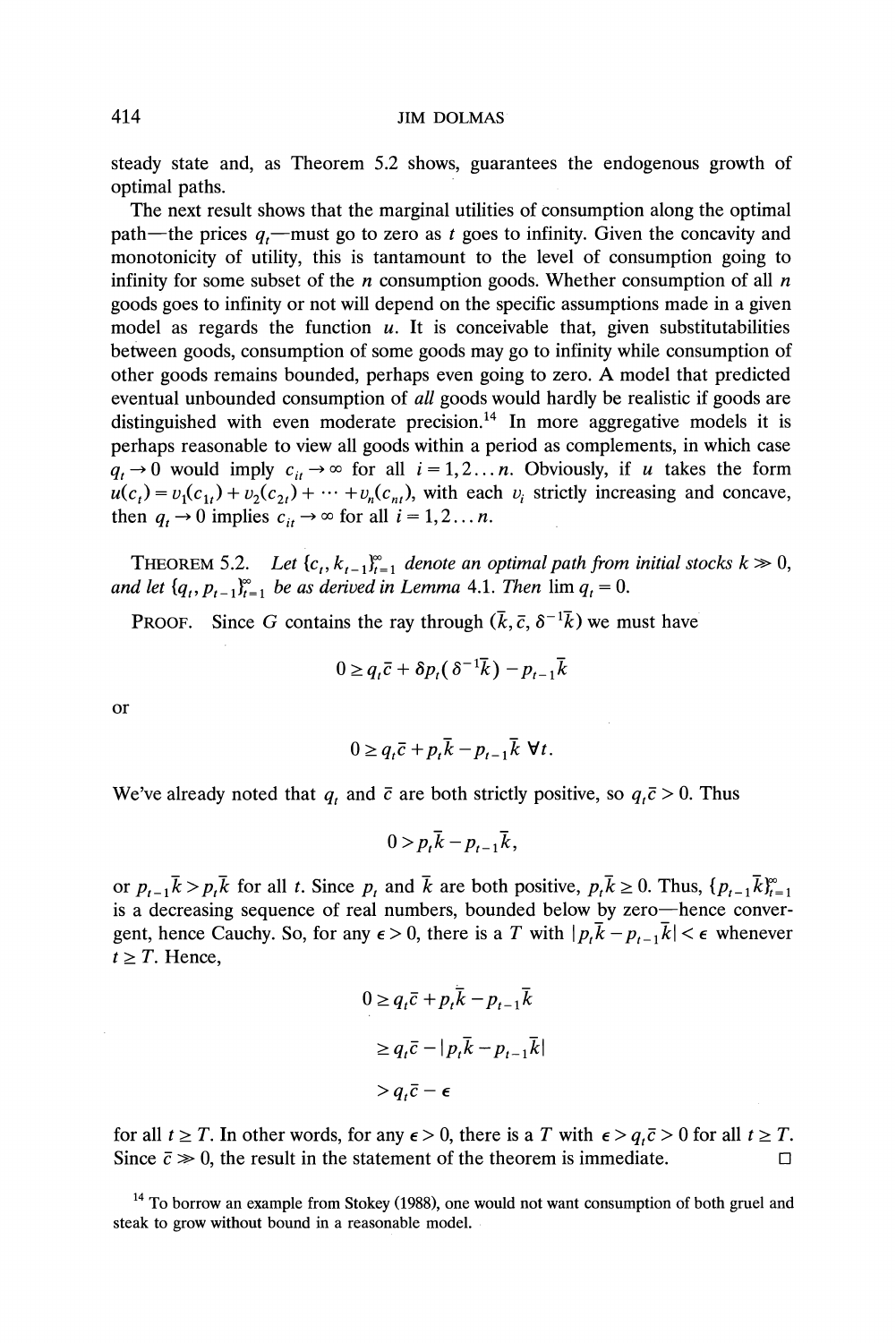**In the case of a single consumption good, given the concavity and monotonicity of**   $u$ ,  $\lim q_t = 0$  is equivalent to  $\limsup c_t = +\infty$ . With more than one consumption **good, the relationship between the asymptotic behavior of q, and that of c, will, as noted above, depend on aspects of utility such as the presence of complementarities or substitutabilities between goods within a given period. Nonetheless, consumption of some subset of the n consumption goods must grow without bound:** 

**COROLLARY 5.3.** Let  $c_t$  and  $q_t$  be as in Theorem 5.2. The condition  $\lim_{t \to \infty} q_t = 0$ *implies*  $\limsup ||c_t|| = +\infty$ .

**PROOF.** Suppose that  $c_t$  is bounded. Let  $c^* = \sup c_t$ , which is then finite. By definition of  $q_t$ 

$$
u(c_t)+q_t(c-c_t) \geq u(c) \left(\forall c \in R_+^n\right) (\forall t).
$$

**In particular,**  $u(c_t) + q_t(c^* + e - c_t) \ge u(c^* + e)$  where  $e = (1, 1, ..., 1)$ . Rearranging, we obtain  $q_t(c^* + e) \ge u(c^* + e) - u(c_t) + q_t c_t$ . The right-hand side of this last inequality is bounded away from zero by a strictly positive number, since  $u$  is strictly increasing and  $c^* \geq c_t$  **V**t. But the condition lim  $q_t = 0$  implies there is eventually a t with  $q_t(c^* + e)$  less than any fixed positive number, an obvious contradiction. Thus  $c_t$  is *not* bounded, and  $\limsup ||c_t|| = +\infty$ .  $\Box$ 

**As an example to illustrate the possibilities here, consider the felicity function** 

$$
u(c_1, c_2) = \frac{-1}{1 + c_1 + c_2}
$$

This u is differentiable, with  $Du(c) = (1/(1 + c_1 + c_2)^2, 1/(1 + c_1 + c_2)^2)$ . Thus, if  $q_t = Du(c_t)$  goes to zero, we may conclude that either  $c_{1t}$  has gone to infinity or  $c_{2t}$ has gone to infinity, but not necessarily both  $c_{1t}$  and  $c_{2t}$ . On the other hand, if, for **example,** 

$$
u(c_1, c_2) = c_1^a c_2^b
$$

where  $a + b < 1$ , then  $Du(c_i)$  going to zero is equivalent to both  $c_{1t}$  and  $c_{2t}$  going to **infinity.** 

**What does Theorem 5.2 imply for the behavior of capital stocks along the optimal**  path? Clearly, since  $\Phi$  is compact-valued, unbounded growth of any subset of **consumption goods can only occur if some subset of the capital stocks grows without bound as well. As with the consumption goods, more specific assumptions on the**  primitives  $u$  and  $\Phi$  would yield more precise implications for the behavior of capital **along the optimal path. For example, in the fixed coefficients model described**  above, if u is separable across consumption goods, so  $c_{ii} \rightarrow \infty$  for all  $i = 1, 2...n$ , **and if each capital good is an input in the production of some consumption good,**  which means for each  $i \in \{1, 2...m\}$  there is a  $j \in \{1, 2...n\}$  with  $q_{ij} > 0$ , then  $k_{it} \rightarrow \infty$  for all  $i = 1, 2...m$ .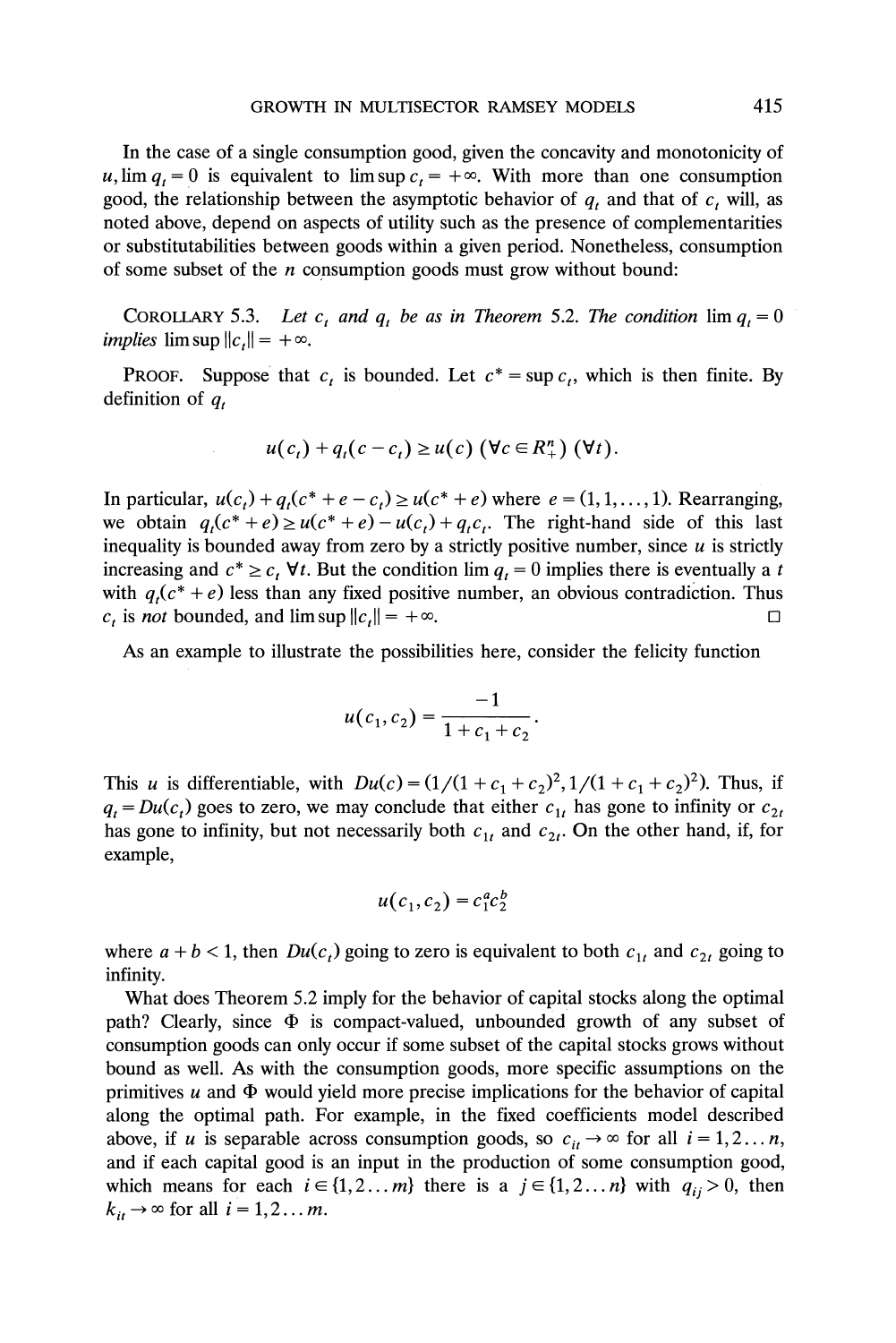**Note that all that is essential to the proof of Theorem 5.2 is that the input-output**  combination  $(\bar{k}, \bar{c}, \delta^{-1}\bar{k})$  earn a non-positive profit at the supporting prices. A **simple technology (simple in an aesthetic sense) which accommodates this require**ment is that Gr( $\Phi$ ) contains a convex cone which contains  $(\bar{k}, \bar{c}, \delta^{-1}\bar{k})$ . This is **substantially the assumption made by Jones and Manuelli (1990) in their variant of the one-sector model.** 

**A comparison with Jones and Manuelli's result is perhaps in order here. The model which Jones and Manuelli work with is a Ramsey model with multiple capital**  stocks, but a single produced consumption-investment good. Formally, if  $k \in R_+^m$  is current capital, then current output is  $f(k)$  where f is assumed to satisfy the usual **conditions of concavity, continuity and differentiability. The all-purpose produced**  good is divided between consumption, c, and next-period's capital,  $\sum_{i=1}^{m} k'_i$ . For **convenience, I've subsumed the depreciation of capital, which Jones and Manuelli keep explicit, into the definition of f. As the manner of investment makes clear, while there are many capital goods, all capital goods are perfect substitutes on the supply side.** 

**To guarantee growth of the optimal path, Jones and Manuelli assume first that**  there is a degree-one homogeneous, concave function h with  $f(k) \ge h(k)$  for all k. Further, they assume that there is a positive vector of capital stocks  $\bar{k}$  such that if  $\bar{k}_i>0$ , then  $\delta h_i(\bar{k})>1$ , where  $\delta$  is the discount factor, and  $h_i$  denotes the *i*th **partial derivative of h. Under this assumption and standard convexity and continuity**  assumptions, they show that any optimal path must satisfy lim sup  $c_t = +\infty$ .

**We may show that our Assumption (P) is an implication of Jones and Manuelli's**  assumption. Suppose that h and  $\bar{k}$  are as in Jones and Manuelli's assumption, that is, h is homogeneous of degree one, with  $h \le f$  and  $\delta h_i(\bar{k}) > 1$  whenever  $\bar{k}_i > 0$ . Since h is degree-one homogeneous, Euler's theorem implies  $\delta h(\bar{k}) = \delta \sum_{i=1}^n h_i(\bar{k}) \bar{k}_i$  $>\sum_{i=1}^{n} \overline{k}_i$ . Since  $f \geq h$ , we have  $\delta f(\overline{k}) > \sum_{i=1}^{n} \overline{k}_i$ , or  $f(\overline{k}) > \sum_{i=1}^{n} \delta^{-1} \overline{k}_i$ . In other words, given initial capital  $\bar{k}$ , it is feasible to produce next-period's capital in the amount  $\delta^{-1}\overline{k}$ , and still have strictly positive consumption of  $\overline{c} = f(\overline{k}) - \sum_{i=1}^{n} \delta^{-1}\overline{k}_{i}$ left over. Furthermore, since h is degree-one homogeneous, any scalar multiple of **this plan is also feasible.** 

#### **6. A SIMPLE EXAMPLE**

**In this section, I consider a simple one-sector Ramsey model with adjustment costs. I show how the results on the existence of optimal paths and the existence of endogenous growth can be applied in practice. Despite the model's simplicity, it is not encompassed by previous growth results such as Jones and Manuelli (1990).** 

**In this model, output is produced from capital according to a linear production**  function  $f(k) = Ak$ . Output is divided between consumption, c, and investment, i. **Next period's stock of capital depends on current capital and the rate of investment,**   $i/k$ . In particular, assume that  $k' = kg(i/k)$ , where g is continuous, strictly increasing, concave and satisfies  $\lim_{k \to 0} \frac{kg(i)}{k} = 0$  for each  $i \ge 0$ . The production correspondence  $\Phi$  is then given by

$$
\Phi(k) = \{(c, k') \in R^2_+ : c + i \leq Ak, k' = kg(i/k) \text{ for some } i \geq 0.\}.
$$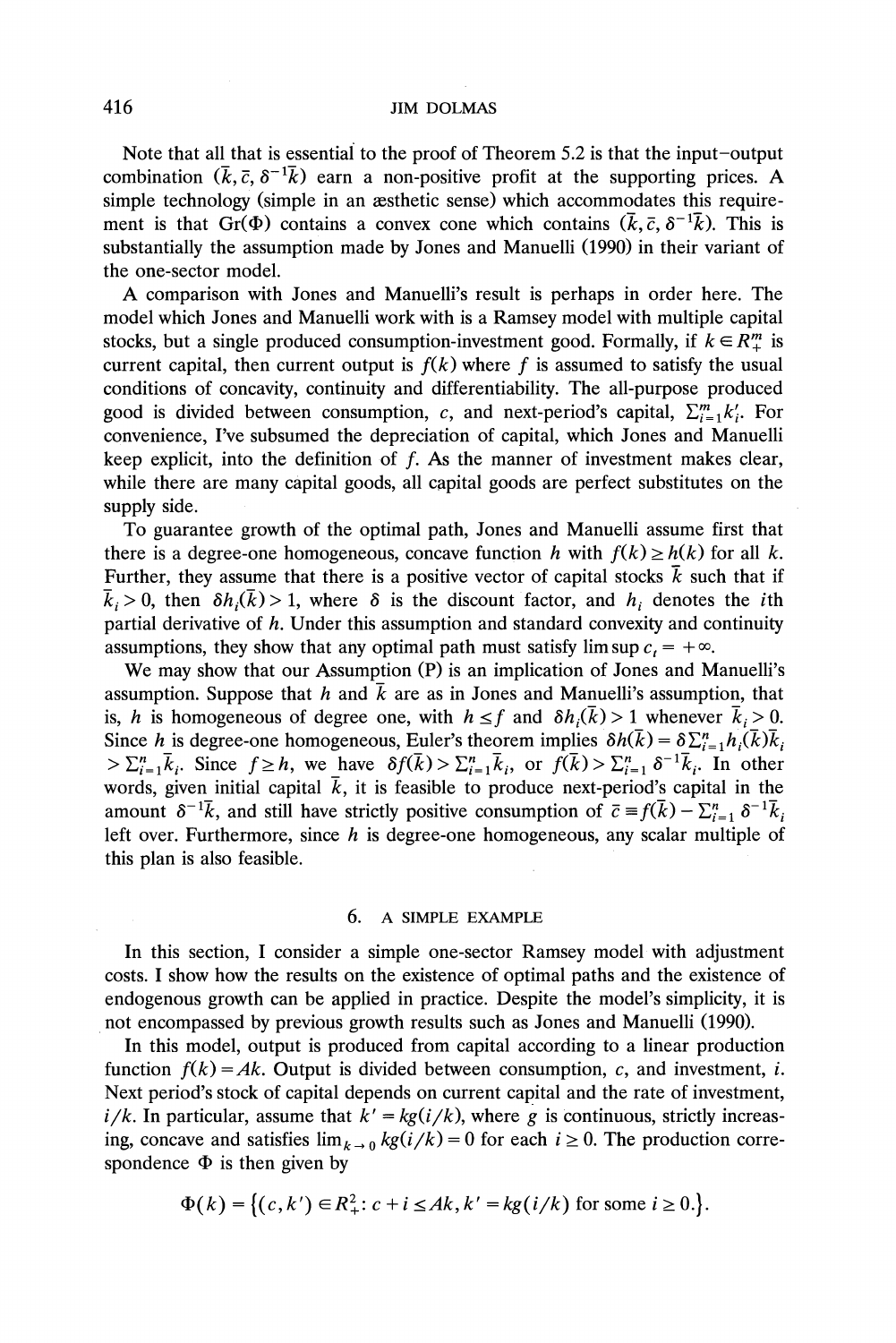On the preference side, assume for simplicity that  $u(c) = c^{\gamma}/\gamma$ , for  $\gamma \neq 0$ , and  $\delta \in (0, 1)$ .

**In order to check for the existence of optimal paths, it is enough to verify the last part of A1, that**  $(c, k') \in \Phi(k)$  implies  $c \leq \eta + \theta k$  and  $k' \leq \alpha + \beta k$  for some  $\alpha$ ,  $\eta$ ,  $\theta \ge 0$  and  $\beta \ge 1$ , and the Brock-Gale condition, A3. Clearly  $\Phi$  satisfies the first part of  $A1$ —compactness, continuity and free disposal—and  $u$  obviously satisfies A2—upper semicontinuity on  $R_{+}$ , boundedness below on  $int(R_{+})$  and  $u(c) \leq \nu + \mu c^{\gamma}/\gamma$  for constants  $\nu$ ,  $\mu$  and  $\gamma$ .

From the definition of  $\Phi$ , for any  $k \in R_+$  we must have  $0 \le c \le Ak$  and  $0 \le k' \le$  $kg(Ak/k) = kg(A)$ . Thus,  $\theta = A$ ,  $\beta = max{g(A), 1}$  and any  $\alpha, \eta \ge 0$  will meet the conditions of A1. If we also have  $\delta \beta^{\gamma} < 1$  (A3), we may conclude that an optimal path exists from any  $k \geq 0$ , though when u is unbounded below, we may have  $V(k) = -\infty$ . However, just as with the more general analysis of Section 3, when (P) is assumed to hold we will have  $V(k) > -\infty$  from any  $k > 0$ .

**We now turn to the question of growth. Under what parameter restrictions will**  the optimal paths in this model display endogenous growth? Obviously,  $u$  and  $\Phi$ satisfy all the basic continuity and convexity assumptions. Also,  $\Phi$  is nondecreasing **and u is strictly increasing, as required by A6. We need only verify the key**  Assumption (P). For (P), first note that  $\Phi$  displays constant returns to scale. To see this, note that multiplying  $k$  by  $\lambda > 0$  multiplies feasible choices of consumption and investment by  $\lambda$  as well. The feasible rates of investment  $i/k$  are unchanged. Since **next-period's capital is linear in k given the rate of investment, feasible choices of**  next-period's capital scale by  $\lambda$  as well.

To check the rest of (P), note that what we want are a  $\bar{k} > 0$  and a  $\bar{c} > 0$  such that  $A\bar{k} \geq \bar{c} + i$  and  $\delta^{-1}\bar{k} = \bar{k}g(i/\bar{k})$  for some  $i \geq 0$ . This condition may be restated as: there exists a  $\bar{k} > 0$  such that  $\delta g(i/\bar{k}) = 1$  and  $i/\bar{k} < A$  for some *i*. Since *g* is continuous and strictly increasing, a sufficient condition is  $\delta g(A) > 1$ , since we can then take  $\bar{k}$  to be any positive number and set  $i = \alpha(A\bar{k})$  for  $\alpha \in (0,1)$ . With  $\delta g(A) > 1$ , there will be an  $\alpha < 1$  such that  $\delta g(\alpha A) = 1$  and  $\bar{c} = (1 - \alpha)A\bar{k} > 0$ . Since  $\delta$  < 1, we must have  $g(A)$  > 1. Thinking back to the discussion of existence, we then have  $g(A) = \max\{g(A), 1\}$ , and the Brock-Gale condition becomes  $\delta g(A)^{\gamma}$  < 1.

**We have an analogy to the simple one-sector linear model. There, growth was**  guaranteed by the restriction  $\delta A > 1$ ; assuming  $A > 1$ , the existence condition for that model would be  $\delta A^{\gamma}$  < 1. Both conditions can be recovered here by letting  $g(i/k) = i/k$ . We also can see again that the dual requirements of existence and **growth can put fairly sharp restrictions on the primitives of the model. Here,**  feasible choices of  $\delta$ , A,  $\gamma$  and  $g(\cdot)$  are circumscribed by the conditions  $\delta g(A)^{\gamma} < 1$ for existence, and  $\delta g(A) > 1$  for growth.

One can see how growth is implied by the condition  $\delta g(A) > 1$  by considering the **Euler equations which characterize the optimum for this model. For simplicity, let**   $z_t$  denote the rate of investment at time t, so  $k_t = k_{t-1} g(z_t)$ . The Euler equations **are:** 

$$
\left(\frac{c_{t+1}}{c_t}\right)^{1-\gamma} = \delta g'(z_t) \left\{ A + \frac{g(z_{t+1})}{g'(z_{t+1})} - z_{t+1} \right\} (\forall t).
$$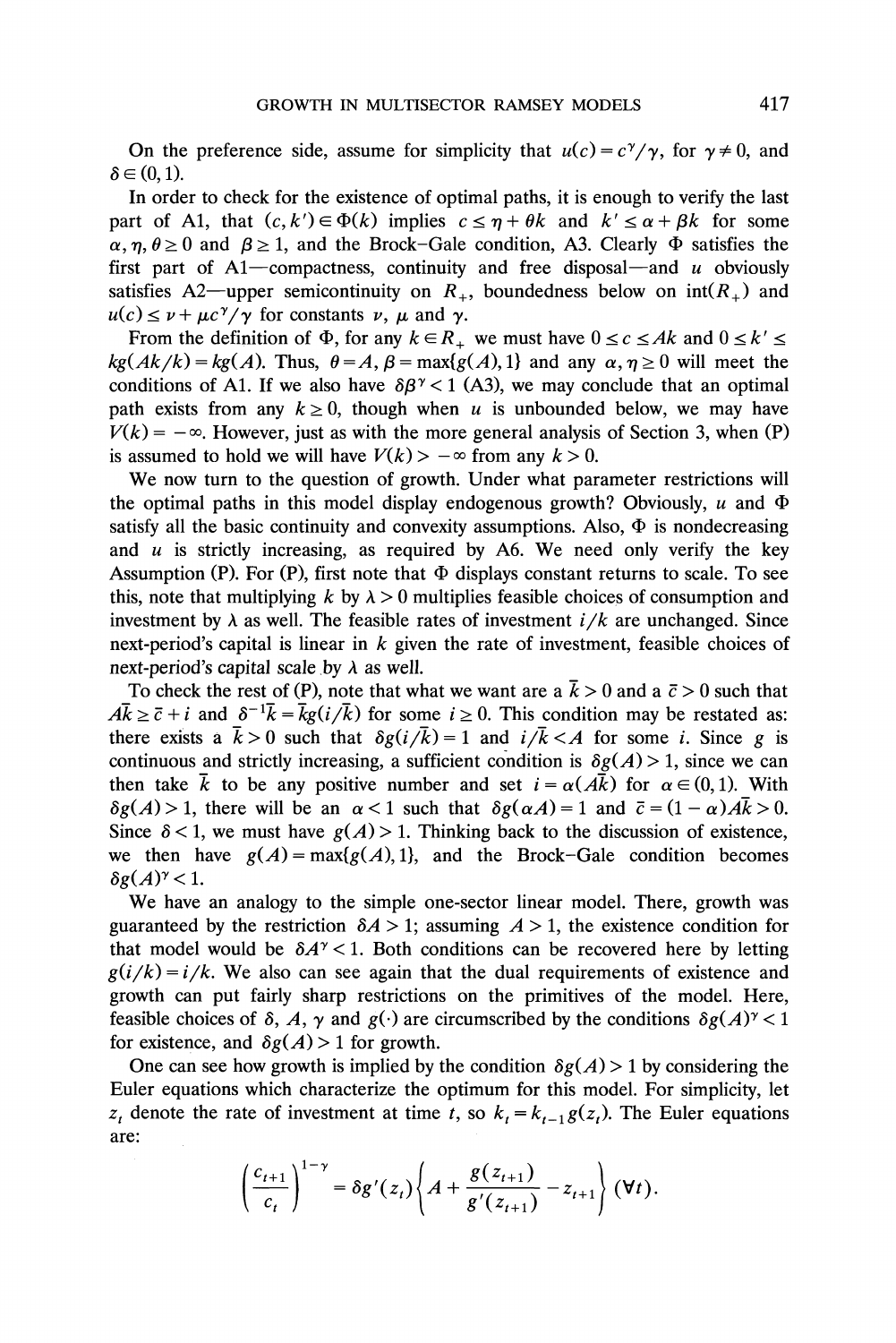**Despite the adjustment costs, the technology is still constant returns to scale. Couple this with homogeneous utility, and the optimal choices for consumption and next-period's capital must be linear in current capital, implying that investment is**  also linear in current capital.<sup>15</sup> Thus,  $i_t = \theta k_{t-1}$  for some  $\theta$ , and  $z_t = \theta$  for all t. The **Euler equations then reduce to:** 

$$
\left(\frac{c_{t+1}}{c_t}\right)^{1-\gamma}=\delta\{g(\theta)+g'(\theta)(A-\theta)\}.
$$

Also,  $c_{t+1}/c_t = k_t/k_{t-1} = g(\theta)$ . It's quite simple to see, given this expression for the Euler equation, that our condition  $\delta g(A) > 1$  generates growth. To see this, note that since g is concave,  $g(z) + g'(z)(\tilde{z} - z) \ge g(\tilde{z})$  for all z and  $\tilde{z}$ . In particular,

$$
g(\theta) + g'(\theta)(A - \theta) \ge g(A)
$$

**which, from the Euler equation, implies** 

$$
\left(\frac{c_{t+1}}{c_t}\right)^{1-\gamma} \ge \delta g(A) > 1.
$$

**Southern Methodist University, U.S.A.** 

**7. APPENDIX: PROOFS OF LEMMAS 3.1 AND 4.1** 

7.1. Lemma 3.1. Let A1-A3 hold, and let  $b > \beta \ge 1$  and such that  $b\% < 1$ . Since  $\beta$ <sup>3</sup>8 < 1 by A3, such a *b* exists. Given A1, if  $\{c_i\}_{i=1}^{\infty}$  is a feasible path of **consumption, we must have** 

$$
||c_t|| \le \eta + \theta ||k_{t-1}||
$$
  

$$
\le \eta + \theta \left[ \alpha \left( \frac{b^{t-1} - 1}{b - 1} \right) + b^{t-1} ||k|| \right]
$$

**or** 

$$
||c_t|| \leq \eta + \theta b^{t-1}(\alpha + ||k||),
$$

since  $b > 1$ . This verifies the claim made in the text, that each  $c<sub>t</sub>$  along a feasible path resides in a compact subset of  $R^n_+$ . Analogously, each  $k_t$  associated with a feasible path of consumption lies in a compact subset of  $R_+^m$ . By Tychonoff's theorem, both  $F(k)$  and the set of associated capital paths lie in product-compact sets. That  $F(k)$  is closed in the product topology is then a simple consequence of the continuity and compact-valuedness of  $\Phi$ .

**15 See Boyd (1990b).**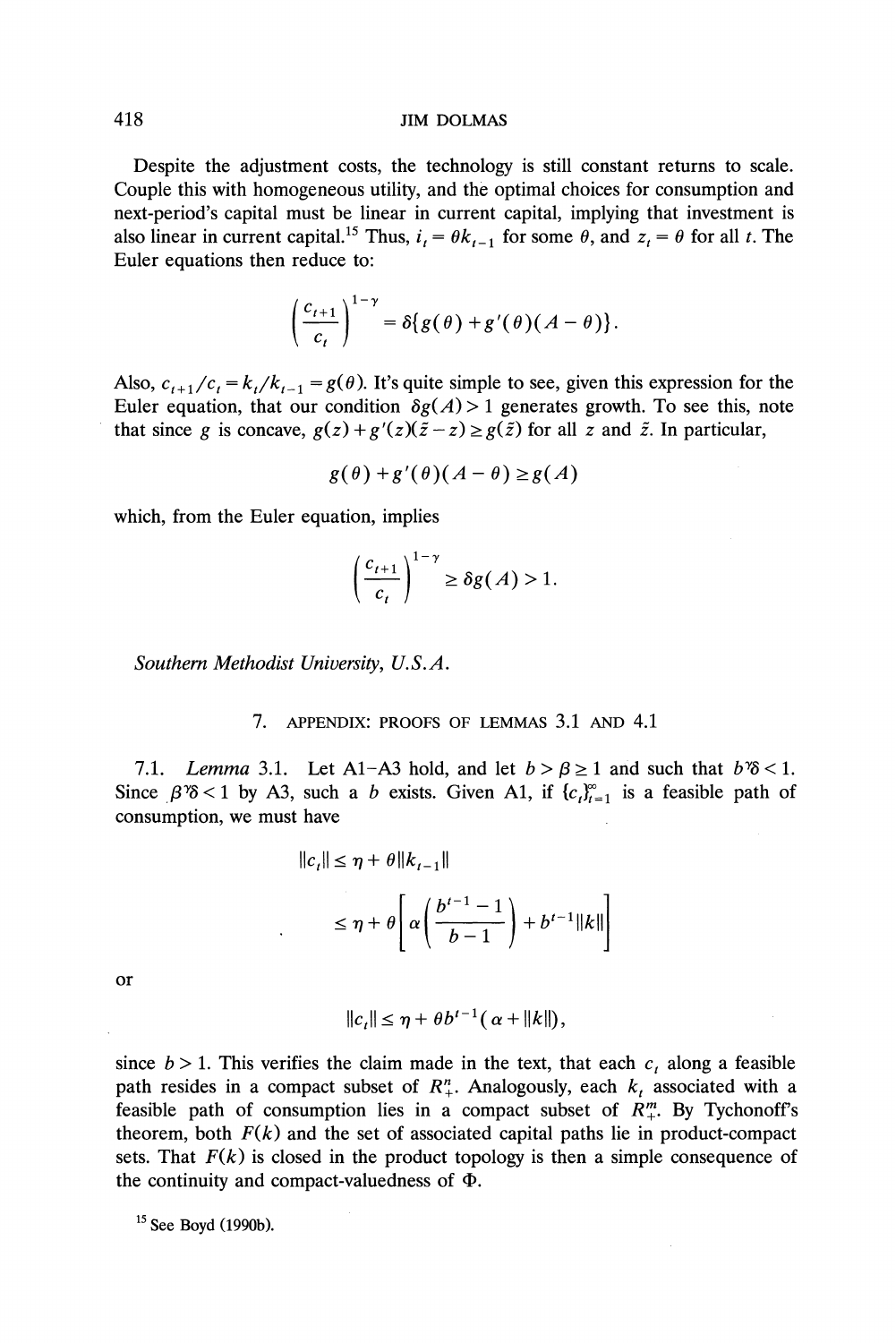**What remains is to verify that lifetime utility is upper semicontinuous in the**  product topology on  $F(k)$ . The steps we follow are a 'partial summation' technique, **adapted from Boyd (1990a). From A2 and the previous inequality, we obtain** 

$$
u(c_t) \le v + \mu \big[\eta + \theta b^{t-1}(\alpha + ||k||)\big]^\gamma / \gamma
$$
  

$$
\le v + M(b^\gamma)^{t-1}
$$

where  $M = \mu [\eta + \theta(\alpha + ||k||)]^{\gamma}/\gamma$ . The last inequality relies on the assumptions  $\eta, \mu \ge 0$  and  $b > \beta \ge 1$ , and the fact that  $(r)^\gamma/\gamma$  is an increasing function of  $r \ge 0$ . For  $T = 1, 2, \ldots$ , consider the partial sums:

$$
U_T((c_t)_{t=1}^{\infty}) = \sum_{t=1}^T \delta^{t-1} \{u(c_t) - \nu - M(b^{\gamma})^{t-1}\}.
$$

Given that u is upper semicontinuous on  $R_+^n$ , each  $U_T$  is upper semicontinuous in the product topology on  $F(k)$ . Moreover, given that the terms in the summations are nonpositive, the  $U_T$ 's form a decreasing sequence, with infimum

$$
U_{\infty}(\left\{c_{t}\right\}_{t=1}^{\infty})=\sum_{t=1}^{\infty}\delta^{t-1}u(c_{t})-\frac{\nu}{1-\delta}-\frac{M}{1-b^{\gamma}\delta},
$$

since  $\delta$  < 1 and  $b$   $\delta$  < 1. As the infimum of any collection of upper semicontinuous functions is upper semicontinuous,<sup>16</sup> we conclude that  $\sum_i \delta^{i-1} u(c_i)$  is upper semicontinuous in the product topology on  $F(k)$ . The result in the lemma then follows **by the Weierstrass theorem.**  $\square$ 

Note from the above arguments that the part of A3 which assumes  $\delta$  < 1 can be relaxed to state: either  $\delta$  < 1 or  $\nu$  = 0. This accommodates upcounting, though, as **noted in Section 3, upcounting, consumption growth and utility unbounded above are not consistent with existence. When utility is bounded above by zero, but unbounded below, existence under upcounting presupposes consumption growth.** 

7.2. Lemma 4.1. Obviously,  $k_0 \in K$  implies  $k_i \in K$  for every t along an **optimal path, since V must satisfy Bellman's equation. Also,**  $k_0 \in \text{int}(K)$  **implies**  $\partial V(k_0) \neq \emptyset$ , since V is proper, concave and bounded below on a neighborhood of  $k_0$ . The following steps set up an induction which, given  $\partial V(k_0) \neq \emptyset$ , show that  $\partial V(k_{t}) \neq \emptyset$  for every t.

Suppose that  $\partial V(k_{t-1}) \neq \emptyset$  for some  $t \geq 1$ , and consider the function W defined on  $G = \text{Gr}(\Phi) \cap \{K \times R^n_+ \times K\}$  as follows:

$$
W(k,c,k') = u(c) + \delta V(k') - p_{t-1}k
$$

<sup>&</sup>lt;sup>16</sup> See Berge (1963, chapter IV, §8, Theorem 3).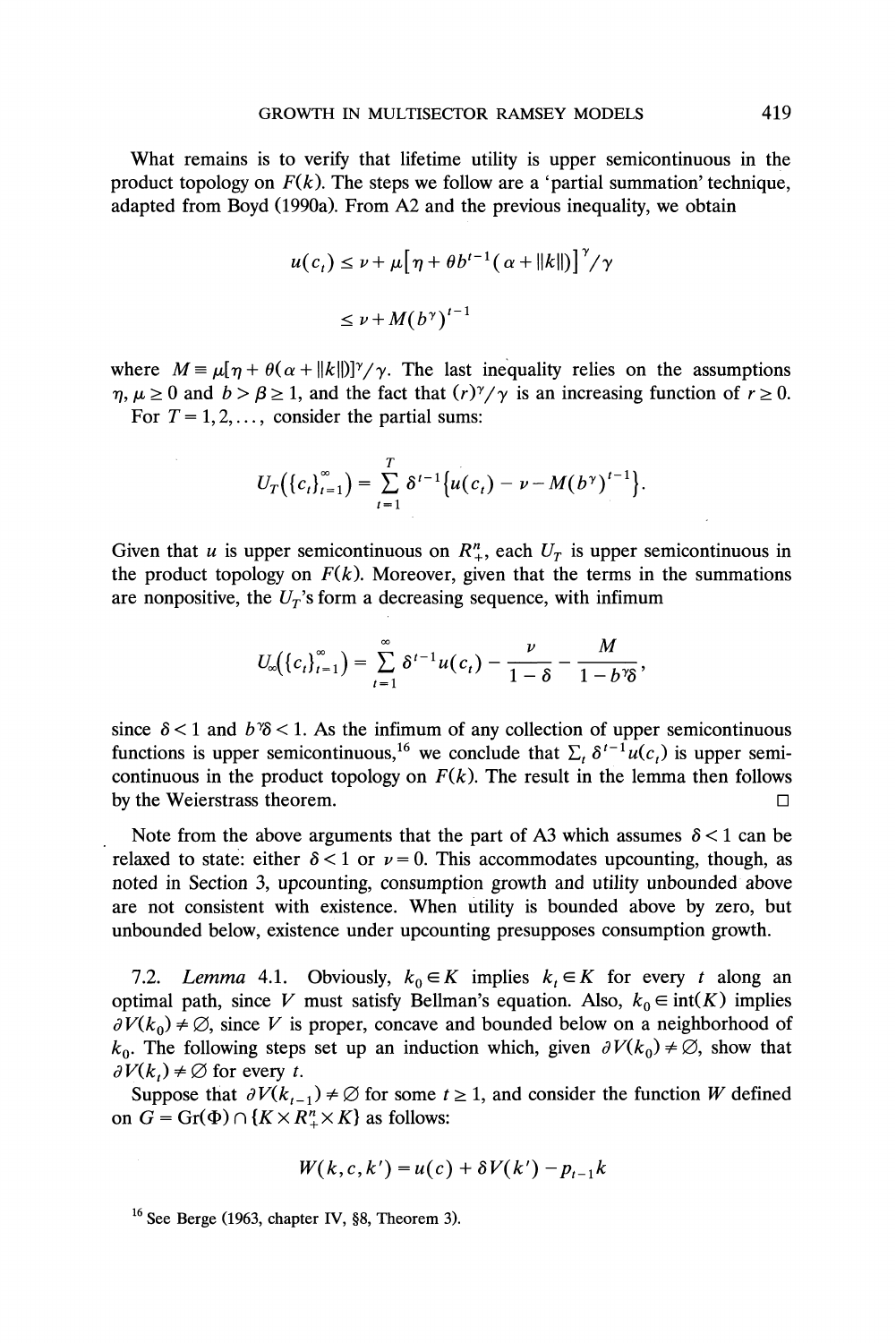where  $p_{t-1} \in \partial V(k_{t-1})$ . By definition of  $\partial V$ , we have:

$$
V(k_{t-1}) - p_{t-1}k_{t-1} \ge V(k) - p_{t-1}k \ \forall k \in R_+^m.
$$

Since  $(c_t, k_t)$  along the optimal path attains the maximum on the right-hand side of Bellman's equation at each date, given  $k_{t-1}$ , the left-hand side of the above inequality is simply  $W(k_{t-1}, c_t, k_t)$ . Meanwhile, by definition of  $V(k)$ , the right-hand side exceeds  $u(c) + \delta V(k') - p_{t-1}k$  for any  $(c, k') \in \Phi(k)$ , for every k. In other **words:** 

$$
V(k) - p_{t-1}k \ge W(k, c, k') \ \forall (k, c, k') \in \mathrm{Gr}(\Phi),
$$

and in particular  $\forall (k, c, k') \in G$ . Combining these inequalities, we have:

$$
W(k_{t-1},c_t,k_t) \ge W(k,c,k') \ \forall (k,c,k') \in G.
$$

Since  $k_{\tau} \in K$  at all dates  $\tau$  along an optimal path,  $(k_{t-1}, c_t, k_t) \in G$ , and the above inequality may be stated as:  $(k_{t-1}, c_t, k_t)$  maximizes W over G. The function W is **concave, and G is convex with nonempty interior. By the abstract Kuhn-Tucker**  theorem, a necessary condition for this maximization is that  $\partial W(k_{t-1}, c_t, k_t)$  have a nonempty intersection with supp $\{G, (k_{t-1}, c_t, k_t)\}$ . But  $\partial W(k_{t-1}, c_t, k_t)$  is clearly  $\{-p_{t-1}\}\times \partial u(c_t)\times \partial \partial V(k_t)$ . In other words, for some  $q_t \in \partial u(c_t)$  and  $p_t \in \partial V(k_t)$ , we have  $(-p_{t-1}, q_t, \delta p_t)$  supporting G at  $(k_{t-1}, c_t, k_t)$ . The price vector  $p_t$  may be used to repeat this argument for the subsequent period.

#### **REFERENCES**

- **BARRO, R. AND X. SALA-1-MARTIN, "Public Finance in Models of Economic Growth," Review of Economic Studies 59 (1992), 645-661.** 
	- **BERGE, C., Topological Spaces (Edinburgh: Oliver & Boyd, first edition, 1963).**
	- **BOND, E., P. WANG, AND C. Yip, "A General Two-sector Model of Endogenous Growth with Human and Physical Capital," research paper no. 9303, Federal Reserve Bank of Dallas, 1993.**
	- **BOYD, J. H., III, "Recursive utility and the Ramsey problem," Journal of Economic Theory 50 (1990a), 326-345.**

**, "Symmetries, Dynamic Equilibria and the Value Function," in R. Sato and R. V. Ramachandran, eds., Conservation Laws and Symmetries: Applications to Economics and Finance (Boston: Kluwer, 1990b).** 

- **BROCK, W. A., AND D. GALE, "Optimal Growth Under Factor Augmenting Progress," Journal of Economic Theory 1 (1969), 229-243.**
- **CABALLf, J., AND M. SANTos, "On Endogenous Growth with Physical and Human Capital," Journal of Political Economy 101 (1993), 1042-1067.**
- **CLARKE, F. H., Optimisation and Nonsmooth Analysis, Canadian Mathematical Society Series of Monographs and Advanced Texts (New York: Wiley-Interscience, 1983).**
- **GALE, D., "On Optimal Development in a Multisector Economy," Review of Economic Studies 34 (1967), 1-18.** 
	- **AND W. R. SUTHERLAND, "Analysis of a One-good Model of Economic Development," in G. Dantzig and A. Veinott, eds., Mathematics of the Decision Sciences, Part 2, American Mathematical Society Lectures in Applied Mathematics, vol. 12 (Providence: American Mathematical Society, 1968).**